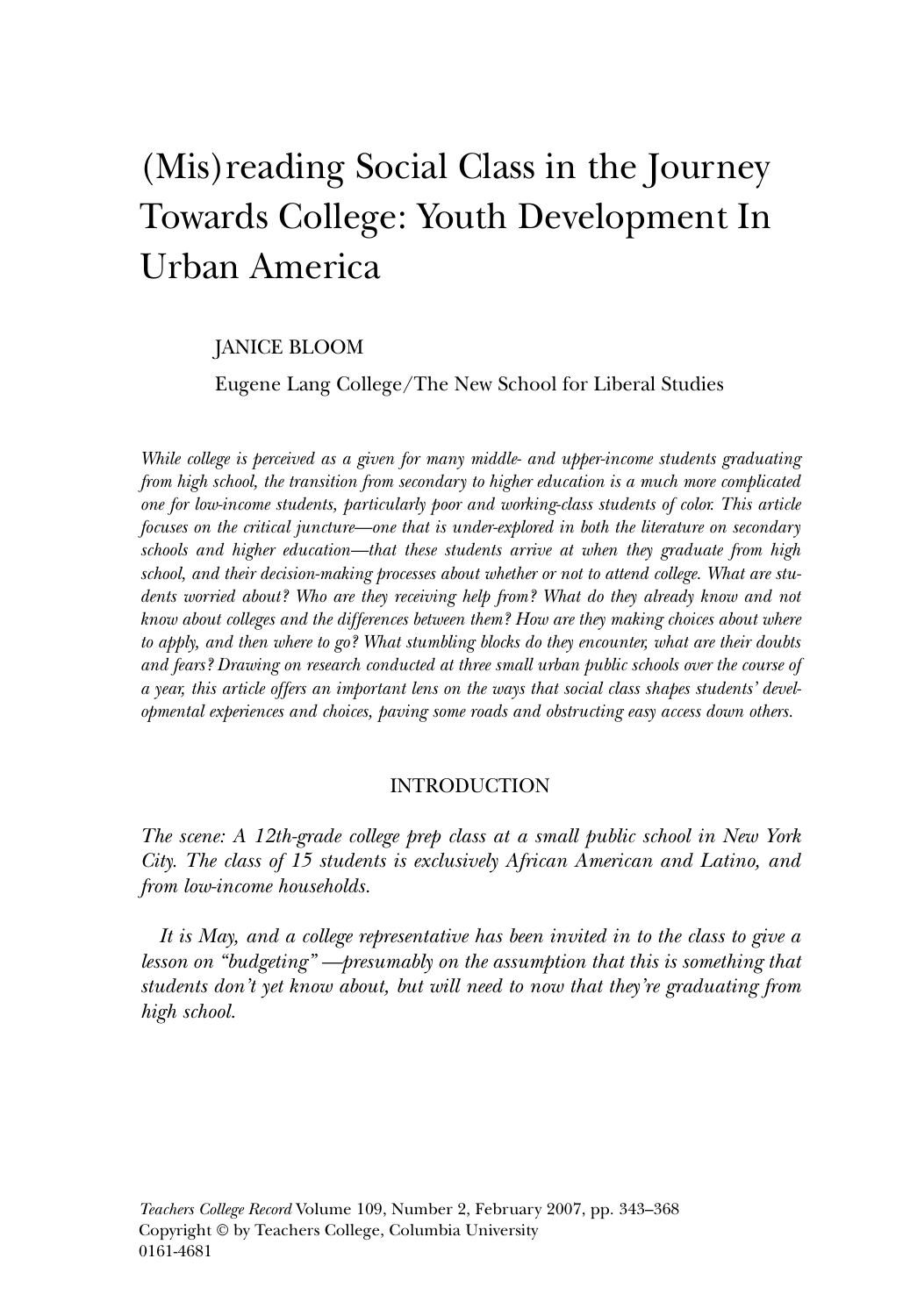The college representative hands out a budget sheet to each of the students. He returns to the front of the room, straightens his tie and clears his throat. "Now, how much do you think the average person makes in their first year out of college?"

"Mad money," calls out one student.

"To me, I would assume that was like \$100,000. You probably won't be making that much right out of college."

"Thirty to forty thousand," calls out another student.

"That's probably about right—assume it's about forty thousand. So, fill in that figure on your sheet. Then go through and fill out the chart of fixed monthly and annual expenses: rent, utilities, food, telephone, car payments, car insurance, transportation."

I walk around the room as students quietly fill out the charts. Their figures for rent: \$300, \$500, \$100. Many are quite aware of their family's monthly rent, though probably not of how incredibly low these figures are in New York City, one of the most expensive cities in the country. On many of the other blanks, they are stumped. Finally, Juan asks, "How much is rent? What if you live in the projects?"

"Assume you don't live in the projects—that you live in regular housing, no Section-8 or anything like that," the representative answers.

"Can you buy a used car?" counters Juan.

"Assume for this that you're buying a new car."

"How much are utilities?" Irie puzzles. "We don't pay utilities; in the projects, sometimes you pay one, or the other, or neither that's just how it works."

"Assume you're paying about \$80 a month for utilities," responds the representative, with growing frustration. Why, he seems to be wondering, are these students so unable to come up with the answers he was expecting? And what is he supposed to do with their questions?

In the corner, Isabella mutters, "I'd have Section-8, candles, and go to the Salvation Army for clothes."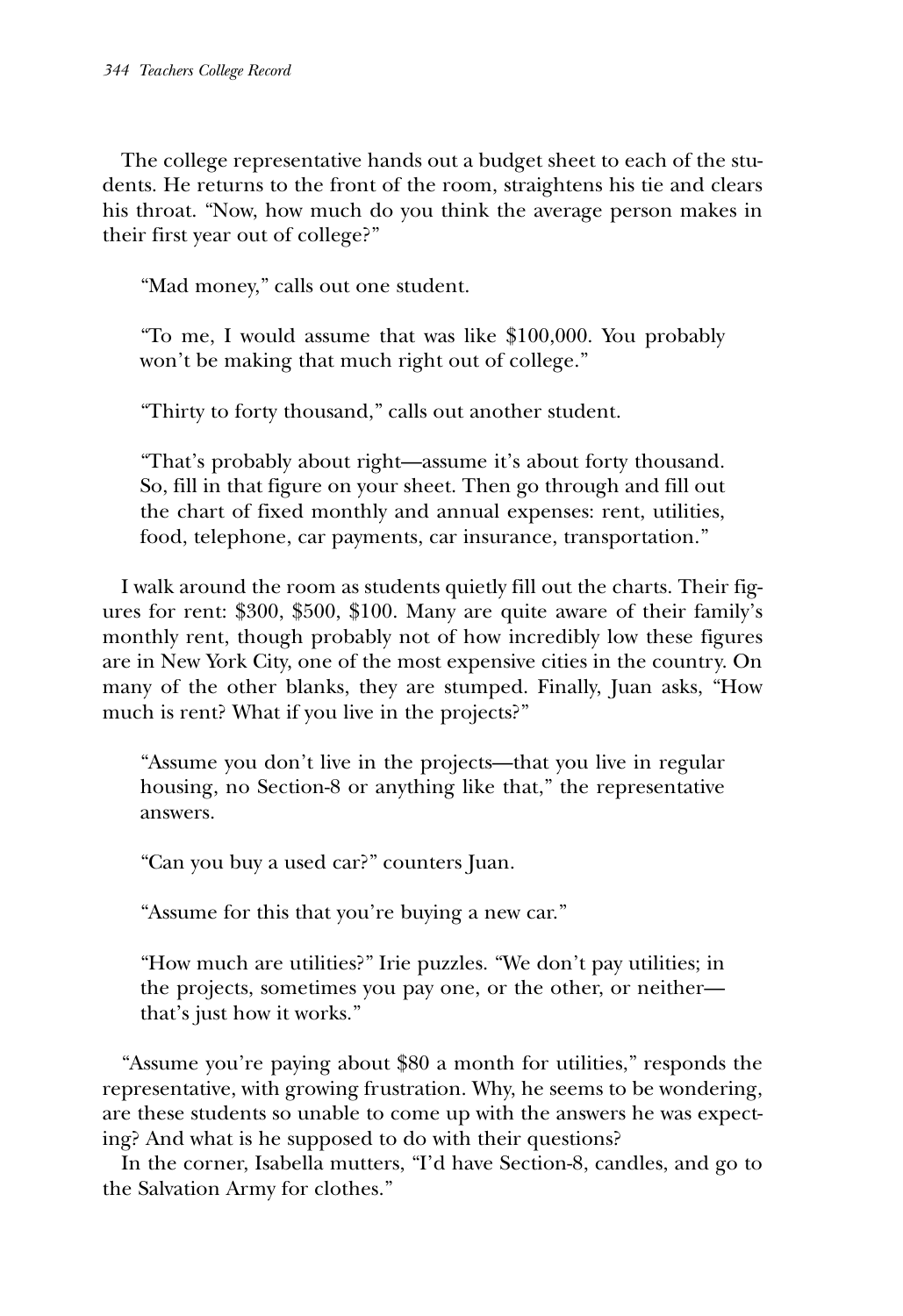What she means is: I cannot assume.

For these students—as for many others that I worked with and followed during a two-year research project from 2002-2004—the issues that they face as they complete high school and make choices about their future are not the ones that the representative's scenario had been prepared for. It is not that they don't want to earn \$40,000 a year, buy a new car, and be able to move away from the projects. However, having grown up poor, Isabella, Juan, and Irie are deeply aware of the ways that they cannot assume the "average" life of which the representative so blithely speaks; and they understand, in ways that he does not, the risks that they must take in order to reach for the middle-class world he describes.

It is these risks, the things that low-income students cannot "assume" and what they reflect about how issues and experiences of social class shape youth development—that I explore in this article. In particular, I focus on the critical juncture that these students arrive at when they graduate from high school, and their decision-making processes about whether or not to attend college. This moment in these young peoples' lives—as they stand at the door of adulthood, gauging its opportunities and hazards, reading the world and the possibilities it holds for them offers an important lens on the ways that social class shapes students' developmental experiences and choices, paving some roads and obstructing easy access down others.

In their senior year of high school, as they make their way through the college application process: What are students worried about? Who are they receiving help from? What do they already know and not know about colleges and the differences between them? How are they making choices about where to apply, and then where to go? What stumbling blocks do blthey encounter, what are their doubts and fears? And, traveling with them through to the following September: Where do they end up, and why?

I examine this move from high school to higher education through ethnographic research that follows students—based at three different high schools in New York City—across the arc of this crucial year. In doing so, I hope to make a contribution to existing literature in two ways. While a wealth of existing high school-to-college literature has studied this transition, it has tended to look wide rather than deep (i.e., through surveys or single interviews with many students) and to focus on programmatic solutions rather than seeking to unravel complicated causes. Through ethnography, I hope to fill in the details of a picture that has until now been sketched only in outline.

And as these details became clearer, they pushed me to want to challenge some of the constructs that have been used to explain the often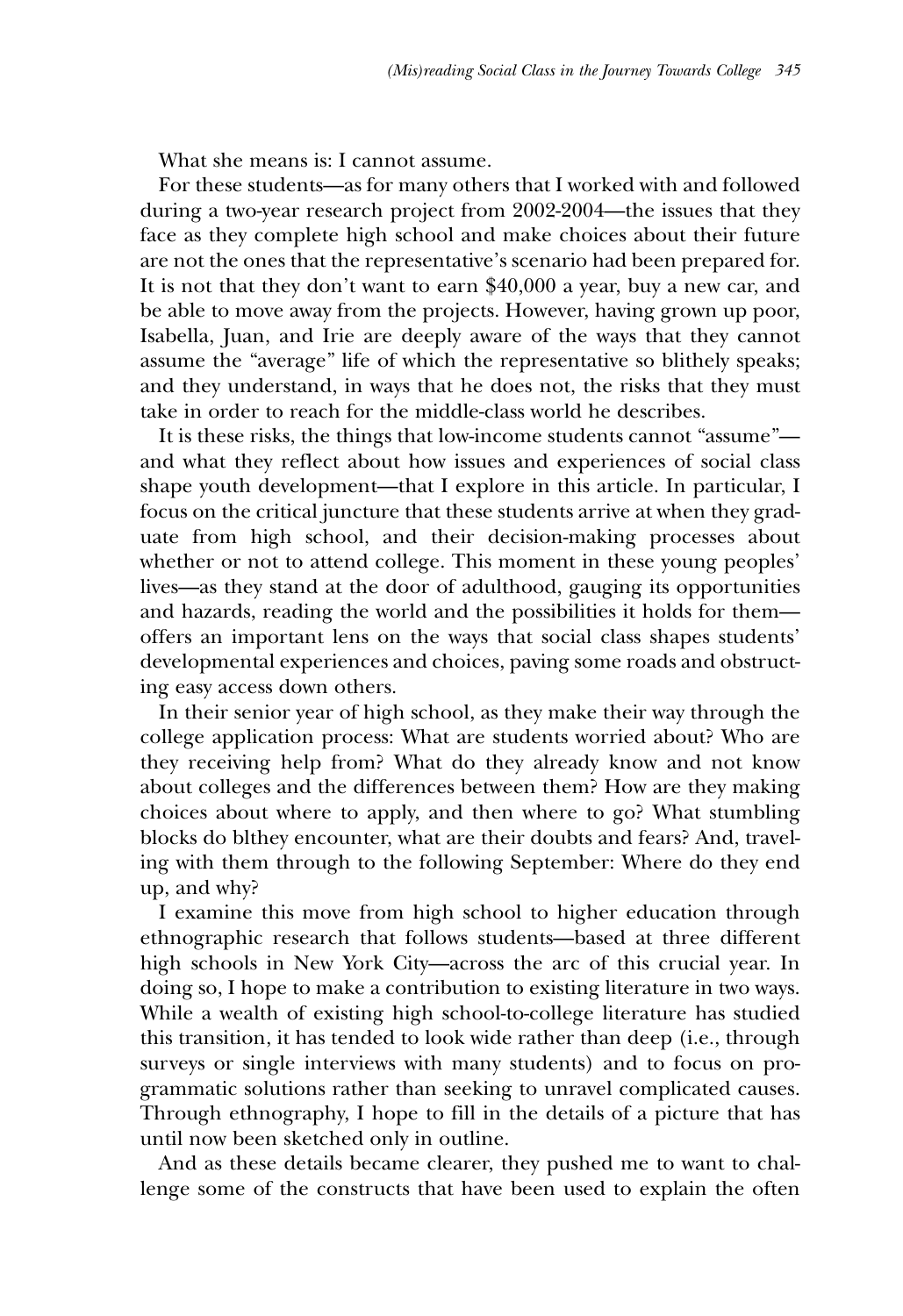less-than-positive outcomes of this transition for low-income students, and to question the portrayal of poor and working-class students' decision-making processes at this juncture. While scholars have puzzled over "contradictory attitudes towards education" exhibited by low-income students both white (Weis, 1990), Latino, and African-American (Hochschild, 1995), and have struggled to explain the "oppositional identity" particularly of African-American students (Ogbu, 1989; Ogbu, 1990), I believe that too often, the aspirations and motivations of these students and their families and communities are misread—by both academics and educators—as they struggle to figure out whether or how to attend college.

A more critical reading of the risks that social-class positioning exposes poor and working-class students to shows their hesitations, contradictions, and decisions in a very different light. By connecting the "micro" of their daily lives with the "macro" of financial-aid policies, existing portrayals of higher education, and social access to experiences of college in previous generations, I argue that decisions that these students make need to be judged from the shoes in which they stand, with the deepest possible understanding of what it's like to "live the specificities of a classed location at a particular time and place" (Walkerdine, Lucey & Melody, 2001). Walkerdine et al. also say that rather than holding up the uniformity of educational achievement among middle- and upper-class students as the only rational outcome/choice, it is important to explore the enduring importance of class in explaining the educational trajectories and life chances of poor and working-class youth.

This understanding is crucial in a range of arenas: to work in educational sociology and the sociology of class; to policy-makers attempting to solve problems in secondary and higher education; and to educators working directly with students in both areas. Without it, we fail to comprehend an important force in the development of these young people.

## (MIS)READING SOCIAL CLASS

In my past experience, as a teacher of mostly poor and working-class eleventh- and twelfth-grade students, I must admit to my own lack of understanding about the forces acting upon my students. In this, I believe, I was not alone. For members of the middle class—teachers and educators among them—the educational choices of poor and workingclass students often appear puzzling.

The reasons *for* going to college seemed so compelling, from where I stood. The economics seemed to speak for themselves: while the median annual household income of a high-school graduate is slightly above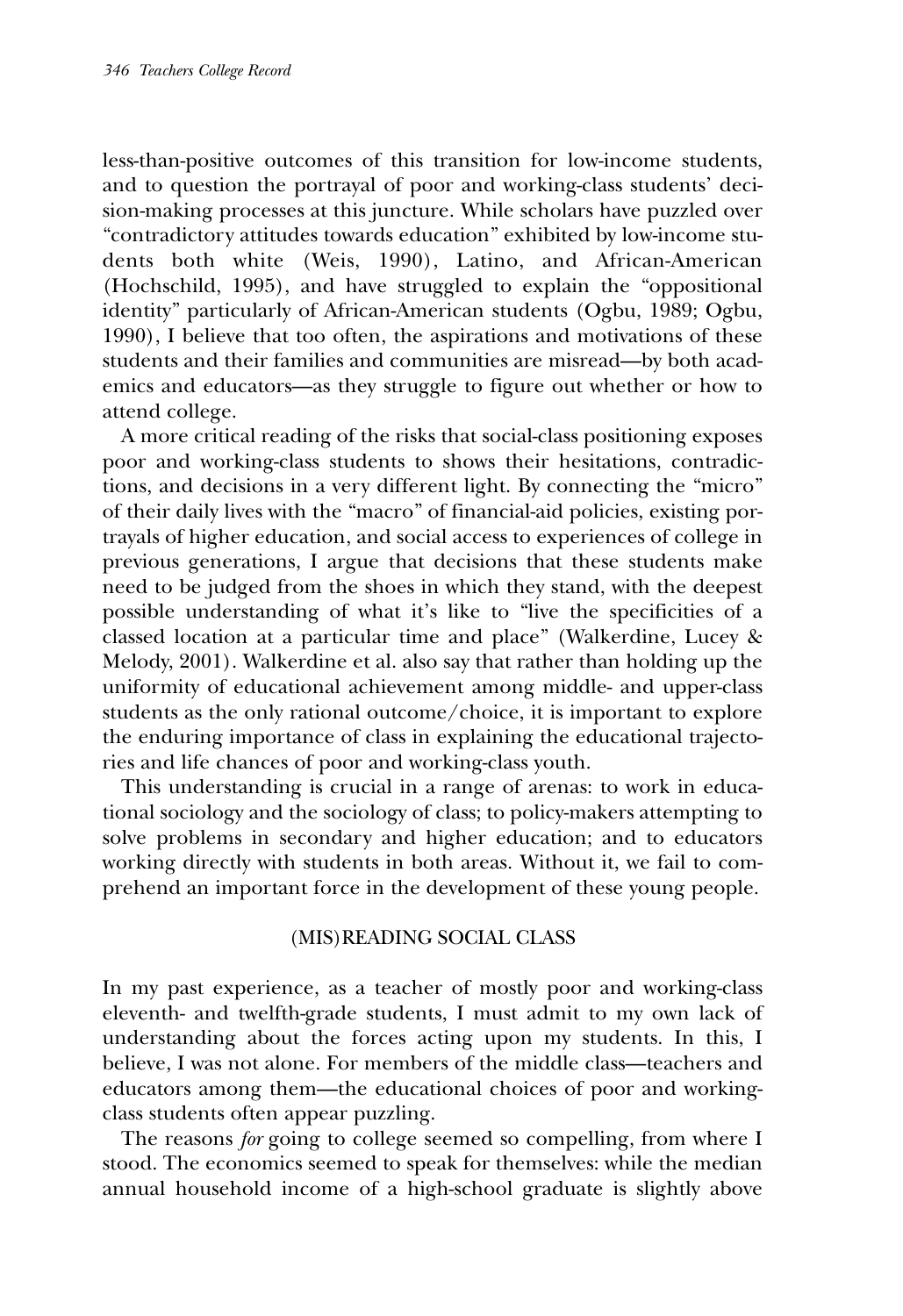\$35,000 per year, with a bachelor's degree, median household income reaches above \$60,000 (U.S. Census Bureau, 2001). As Gladieux (2004) notes, "There are no guarantees in life, with or without a college diploma . . . but the odds are increasingly stacked against those with the least education and training . . . the decision to attend college, and often which particular college and course of study, determines more than ever who has entrée to the best jobs and life chances" (p. 18).

When students chose not to go to college, then, it was hard not to somehow conclude that students simply must *not* understand the consequences of their choices and actions. How could they understand the benefits they would reap by going to college, and choose not to? Perhaps if we could explain more clearly, to young people and their families, my colleagues and I thought again and again—they would make different decisions. Aronowitz (2000) notes a ". . . commonly held, largely middleclass assumption that 'making it'…is reasonable and those who fail to measure up may be judged irrational or simply incapable of learning what they need to know" (p. 6).

As a researcher, I have had the chance to step back and ask: what, in fact, *do* poor and working-class students know and understand about the economics of getting a college education? *Is* it the case that they are confused, unclear, acting in contradictory ways, and that a "rational" course is represented by middle-class students whose articulated goals and outcomes are more in line?

In important ways, much of current academic literature seems to support this view of low-income students and families. Schneider and Stevenson (1999) explore the "ambition paradox" of college choices among low-income youth, and conclude that these young people's educational paths are often the result of "misaligned ambitions," due to lack of information and unrealistic expectations. In her mid-1980s study of white working-class high school students in upstate New York, Weis (1990) characterizes these students' relationship with schooling as "contradictory," and argues that this contradictory relationship is even more exaggerated among poor blacks (p. 37).

And in several articles, John Ogbu makes the (by now familiar) argument for an "oppositional culture" which explains educational outcomes for low-income students of color. He argues that, "Oppositional identity plays a major role in the attitudes of the community, parents, and students toward school because they see the school as a white institution . . . conforming to school requirements means 'acting white' and giving up one's minority identity. . . . All of these attitudes and behaviors lead inevitably to poor academic performance" (Ogbu & Simons, 1998, p. 178–9).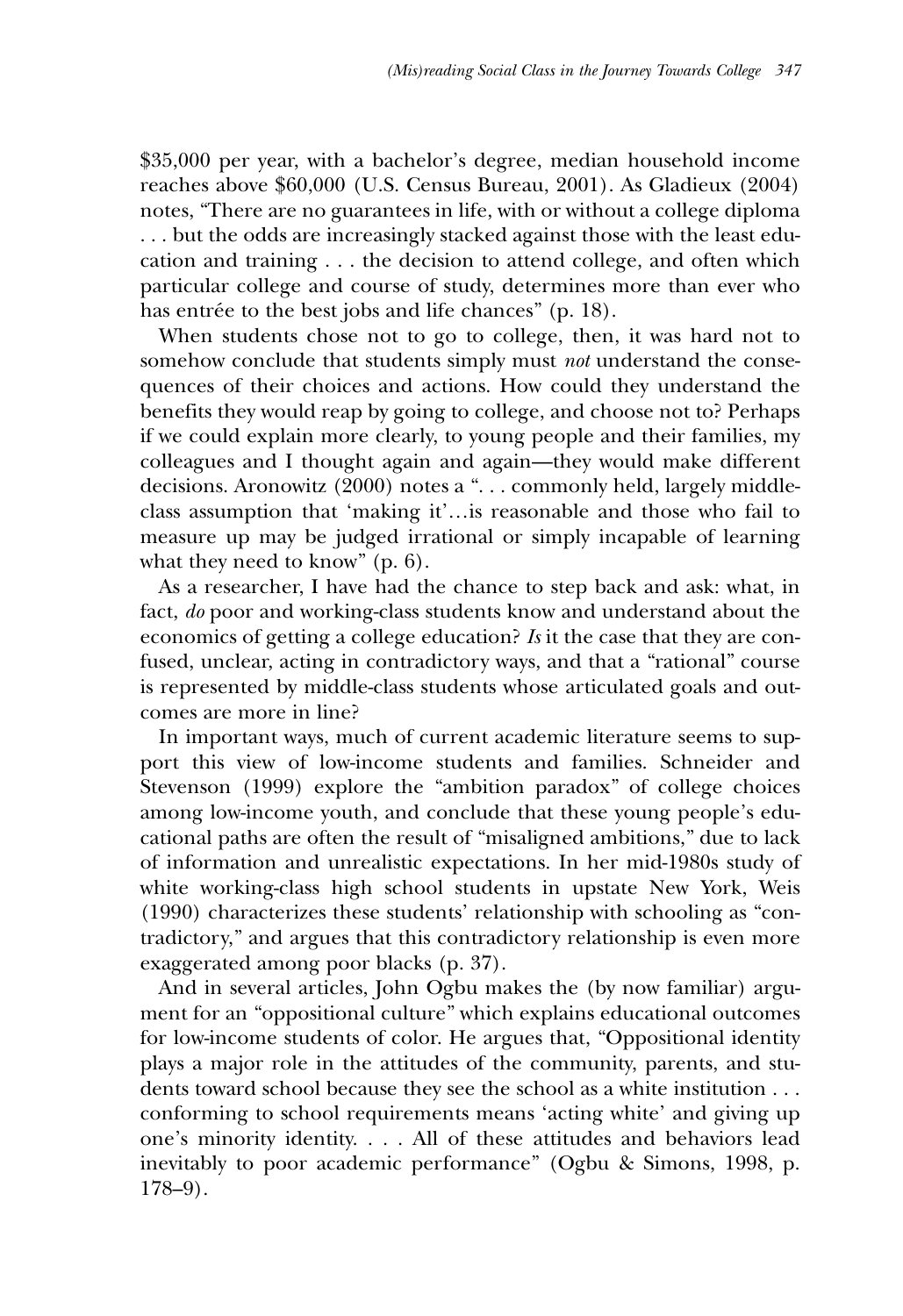The findings from my research, however, point to a different explanation for the educational choices of poor and working-class youth—one that is intimately tied to social class and its effects on young people's development. Like Mickelson (1990), I found that while students expressed an "abstract" belief, based on the dominant American ideology, that through education, everyone has access to "making it" in America, they also often acted on more "concrete" beliefs—"accurate assessments of the returns that their education is likely to bring them as they make the transition to adulthood" (p. 45).

With very few exceptions, the group of high-school seniors that I followed through their college-application process—all of who were qualified to attend college, as demonstrated through their acceptance rates began the year declaring that they wanted and planned to go to college. Their journey towards that goal, however, covered very different terrain based on their backgrounds and financial resources. Like Mickelson, my research reveals that students in fact make extremely accurate assessments of the choices the world is offering to them, and the risks that they face in their transition to adulthood: but that these choices and risks are very different for different groups of students based on their social-class location. Most strikingly, poor and working-class students face significant economic, social, and psychological risks that middle- and upper-class students do not.

## THE RESEARCH STUDY

From 2002–2004, I followed the journey of a group of high-school seniors in three small urban high schools as they made their plans for life after graduation.1 This time of transition and choices about the future is under-explored in both the literature on secondary schools and higher education; yet it seemed like a crucial one in understanding why highschool students do or do not go on to college, and how they arrive at particular institutions if they do. While the outcomes of this process—in terms of college attendance in the fall for students who undertook the college-application process the previous year—are more likely to be predictable for middle- and upper-income students, this is often not the case for low-income students.

Because the study was conceived as a multi-sited ethnography (Marcus, 1998), I spent a year at each school doing participant observation in a college prep class or an "advisory" class where students were focusing on applying to college. I attended this class at least once a week from September to June, listening and taking notes as well as helping individual students fill out college applications or financial aid forms; occasion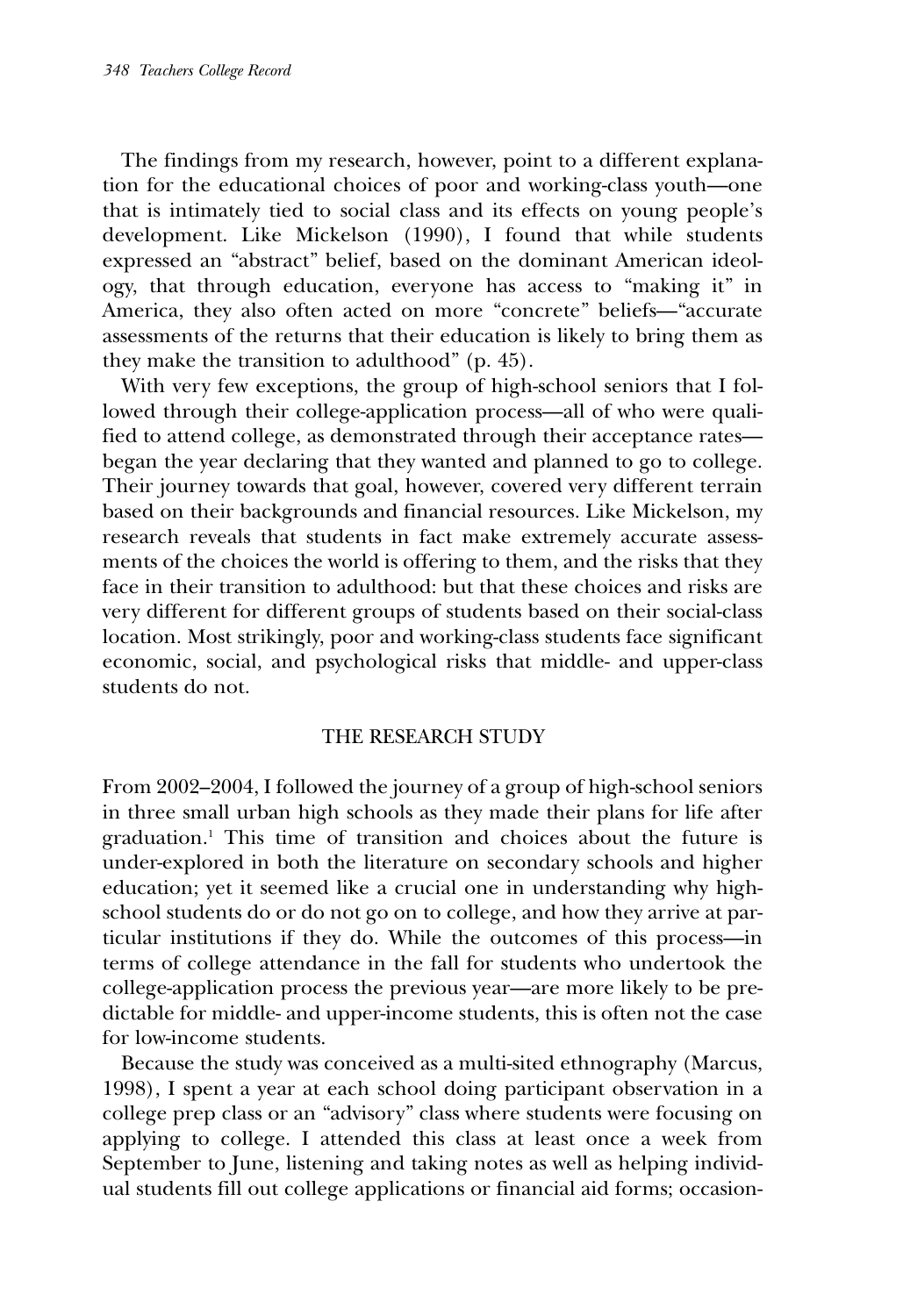ally, I would teach a whole-group lesson, or lead a conversation with the students (Bosk, 1989).

I also followed a small group of students much more closely (two at one school, four at another, six at the third, in rough proportion to the size of the school's senior class), conducting focus groups and individual interviews with them on an ongoing basis over the course of the year and through the summer. In order to get a fuller picture of the process these students were going through, I interviewed their parents or a significant adult in their lives; and I interviewed teachers, college counselors, and the principals of each of the schools. Finally, I administered two surveys to a larger cohort of seniors at each of the schools (one in December, one in June), $\alpha$  making it possible to see how common or unique individual students' experiences and perspectives were within the context of the school as a whole. Throughout the study, I used the extended case method (Burawoy, Burton, Ferguson, Fox, Gamson, Gartrell, Hurst, Kurzman, Salzinger, Schiffman, & Ui, 1991) to analyze the effects of the "macro" of financial aid policies, media portrayals of college, and social access to information about higher education on the "micro" of students' daily lives.

Two of the schools in which my research was conducted—Vista Academy and Connections High—have student bodies that are overwhelmingly African American and Latino and low-income. At both schools, more than 80% of students qualify for free lunch, and over 90% of students are African American or Latino. At the third school—Tower High School3 —there is a greater (and, unusual for New York City) racial and economic balance: in 2003–4, 36% of students qualified for free lunch, and the student body was 45% white, 18% African American, 28% Latino, and 9% Asian/other.<sup>4</sup>

These three high schools are unique in several important ways. As members of the Coalition of Essential Schools, they are part of an educational reform movement advocating for small high schools with a twentyfive year history in New York City. Vista and Connections both have enrollments of less than 300; while considerably larger at just over a thousand students, Tower is still considerably smaller than most New York City high schools. None of these schools track their students—all students are assumed to be "college-bound" and thus receive a college-prep curriculum. At all three schools, close to 100% of the 2003 and 2004 graduating cohorts of students applied to college. These college-application rates are particularly noteworthy given research on socioeconomic status and the likelihood of students filling out college applications.<sup>5</sup>

These schools, then, represent tremendous success in moving poor and working-class urban youth of color towards college.6 And yet, my own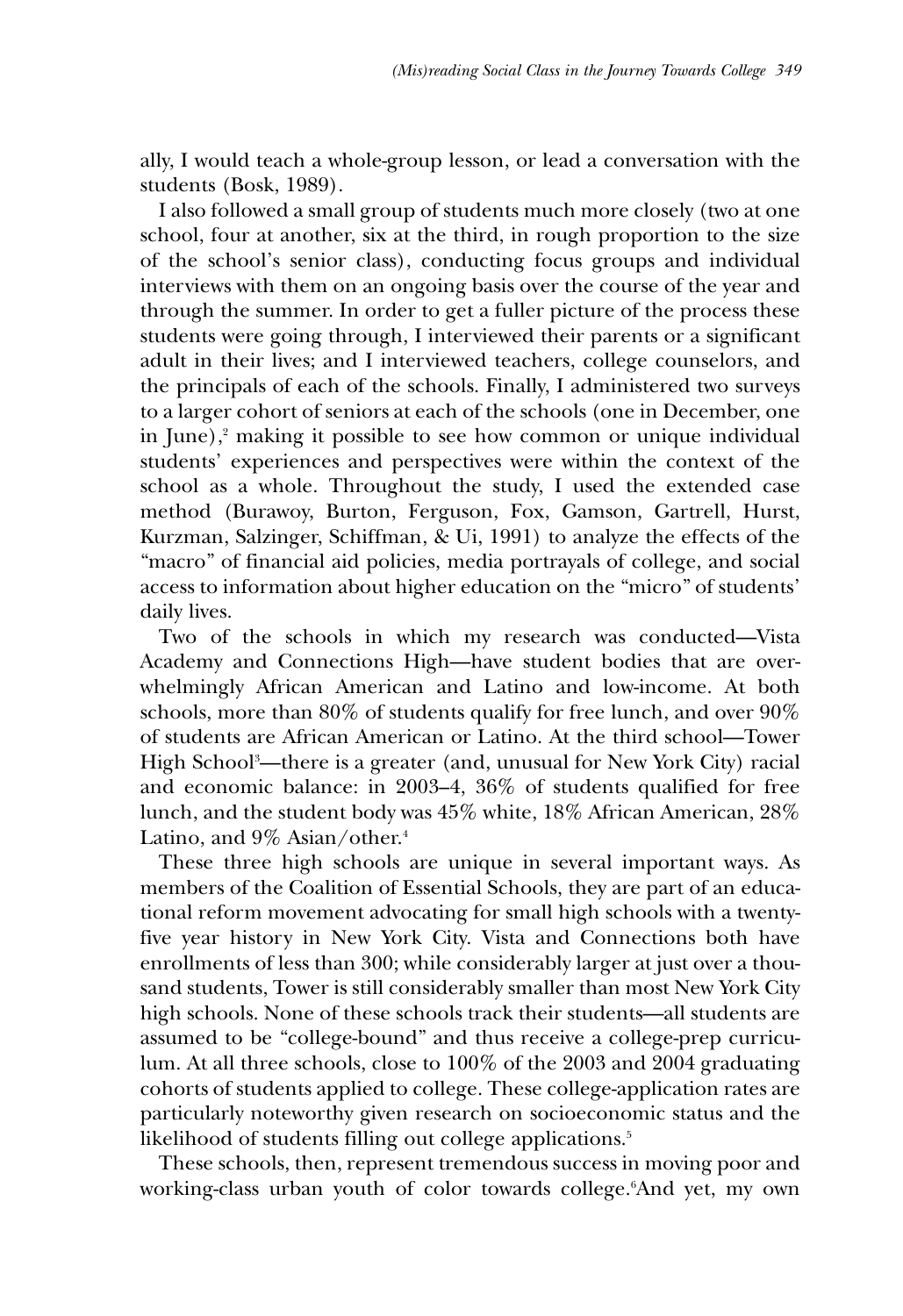experiences as a teacher and my conversations with teachers at these schools alerted me to a phenomenon that was not documented anywhere:<sup>7</sup> though over 90% of students were accepted to college and said in June that they planned to go, when we bumped into them on the street, we discovered that many of them did not in fact enroll for the first day of classes in September. What, I wondered, was happening over the summer? What, perhaps, was happening over the course of their senior year and college-application process that teachers and advisors had failed to notice?

Connections High, Vista Academy, and Tower High School offered a unique opportunity for this inquiry. With their commitment to untracking, their emphasis on preparing all students for college, and improved educational outcomes for low-income students of color, these schools have removed many of the institutional barriers that account for low student achievement in many other urban and suburban school systems (Knight, Norton, Bentley, & Dixon, 2003; Knight, 2004; Nieto, 1992; Oakes, 1985). What my research revealed was that, despite these impressive reforms, formidable roadblocks still lay on students' paths towards college.

## FINANCIAL RISKS: FROM MICRO TO MACRO

Nationwide data confirms a consensus among young people on the financial imperative to go to college: fully 95% of current high-school students say, when asked, that they want to go on to higher education (Adelman, 2002; Rosenbaum, 2001). However, unlike their middle-class peers, poor and working-class students cannot take the word of their college counselor (who most likely is also middle class) that, "they should just apply, don't worry about the money now."8 Paulsen and St. John (2002) note that, "Students have dramatically different choice contexts, which have a pervasive influence on multiple stages of the sequences of student choices" (p. 194).

For many middle-class students, the college-application process is one of self-exploration. What do they like to do? Which part of the country would they feel comfortable in? What kind of campus or study body appeals to them, which school has the nicest dorms or library or playing fields? In a survey in a largely middle- and upper-class suburban school in the spring,<sup>9</sup> when asked about their worries about starting college in the fall, seniors' answers included "laundry" and "making friends." At Tower High School, in answer to the question, "Is there anything that you worry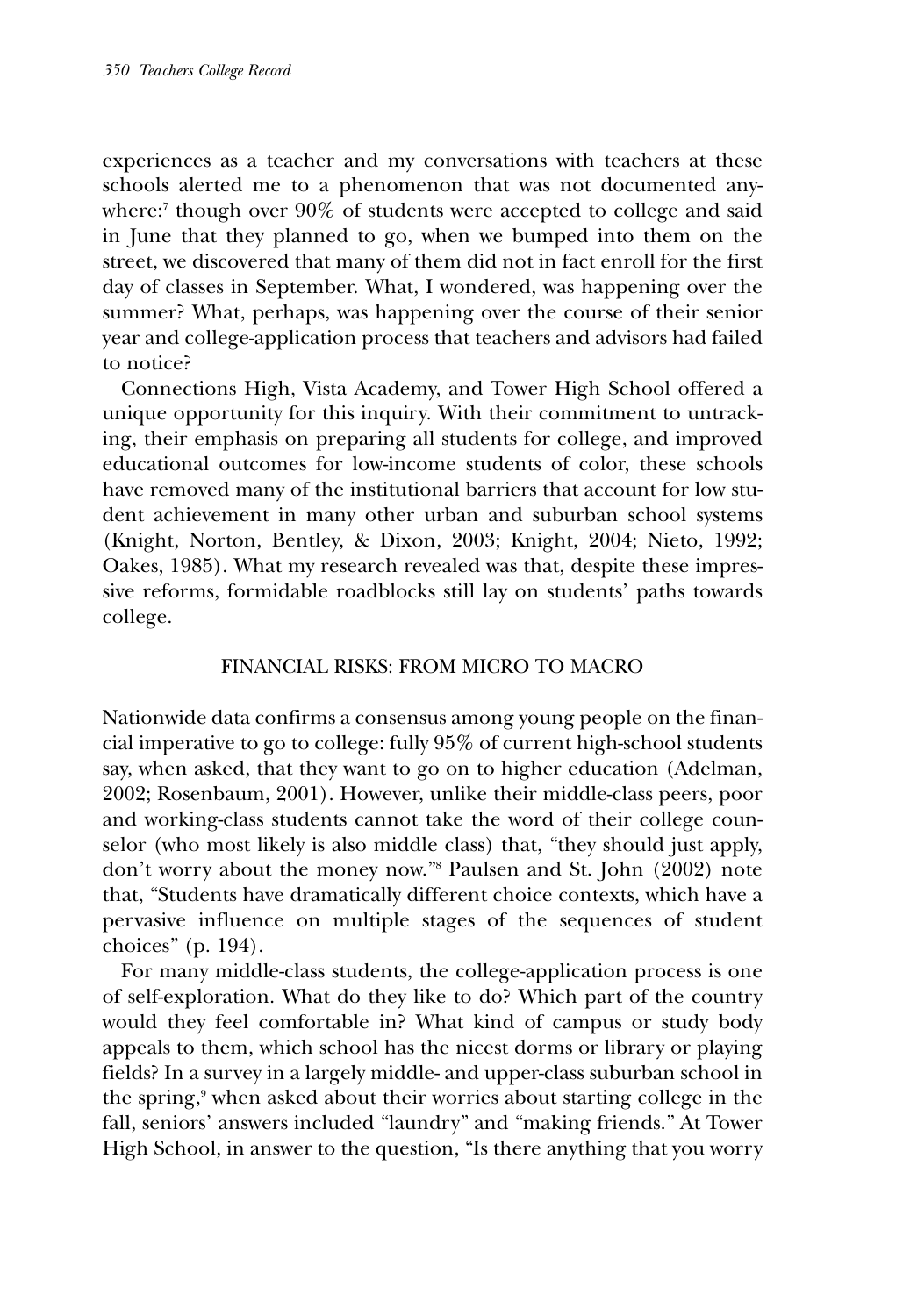might get in the way of your plans for next year? If so, what might those things be?" a majority of middle-class students wrote "no", " $n/a$ ", a question mark, or left the question blank<sup>10</sup> Answers from poor and workingclass students at Vista, Connections and Tower looked very different. Over and over again, they wrote, "Money, finances." "Money." "Money."

By following students throughout the year, the complexity of their oneword answer was revealed. "Money" was an issue for these students on many levels, at many different points in their consideration of college. Their lived economic realities, as well as their reading of the socioeconomic terrain that they were about to enter, came into play in their decision-making in ways both large and small.

## *A Dollar for Lunch*

At a most fundamental level, I watched students grapple with the microeconomics of day-to-day survival. Many of the costs of college are invisible to middle-class adults or young people because they do not live on a tight budget. For poor students, however, the cost of transportation to school, books, and food loom large in trying to imagine themselves on a college campus.

One Connections High student, arriving late to meet a group that was traveling to visit a school in New Jersey, called to explain that she was back at Penn Station. What should she do?

"Take the subway to school (i.e., Connections High), Jasnery. You're going to have to go to classes today since you missed the trip," the accompanying teacher answered.

"I can't," Jasnery replied. "I don't have any money to take the train. I'll have to call my brother to come get me."

A month later, I saw her eating her lunch, which consisted of a small bag of pretzels and a four-ounce container of colored water, and asked if she was on a diet.

"No, I'm not on a diet. But I only have a dollar for lunch," she explained.

Having arrived at college, Jasmine, another Connections High student, found herself in exactly the situation she had feared come Thanksgiving vacation.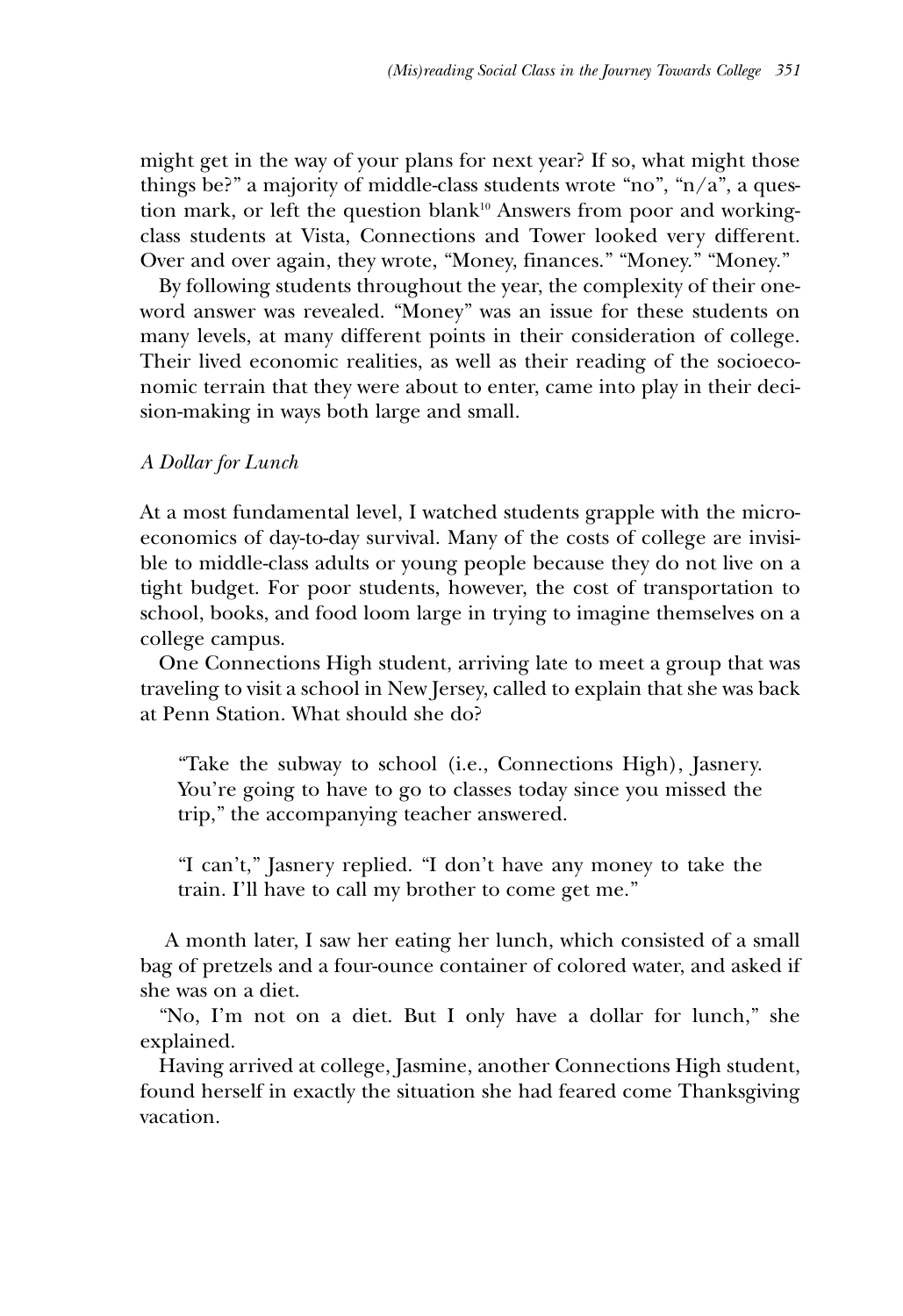"I signed up to take the charter bus to New York [from Hampton, Virginia], but then they cancelled it at the last minute. And they sent the money home to my father rather than giving it back to me! How am I supposed to get home, then? I don't have \$60 for the bus! I had to wait for my father to wire it to me. . . ."

The deep financial difficulties of daily life that these students cope with often became clear in the context of my research.

## *"I'm not really having to pay anything now"*

On a second level, students were deeply affected by the rising costs of college and trends in family income which, when put together, have hit poor students the hardest (Gladieux, 2004, p. 24). Research from the past fifteen years (St. John & Noell, 1989; Paulsen & St. John, 2002; Kane, 1999) consistently suggests that low-income students are more sensitive to tuition increases than middle- and upper-income students. "Whereas cost considerations did not play a substantial role in the college choices made by most upper-income students [which they categorize as income greater than \$60,000]. . . low-income students treated cost-related factors as a major consideration in their college-choice process (Paulsen & St. John, 2002, p. 209, 207). While the astronomical price tags of private colleges mean that middle- and upper-income families increasingly *do* need to pay attention to cost when making college choices, money does not play as overwhelming—and defining—a role as it does for low-income families.

In large part, this is due to the different percentages of their family income made up by the cost of attending college, and the effects of falling real income on poor and working-class families. For a low-income family, the average annual bill for attending a public four-year institution represented nearly 60% of their income in 2001–2, up from 42% in 1971–2; for a high-income family, the same bill represented only 5% of their income in 2001–2, down from 6% in 1971–2 (Gladieux, 2004, p. 26).

Recent conversations with students at Tower High School reflect these different realities. In one conversation with three working-class students of color, I pressed them on the issue of how much their parents could pay for college.

Janice: But what if they say you have to pay \$4,000 a year?

Evie: That's not that bad. Because I think I could get a scholarship for that.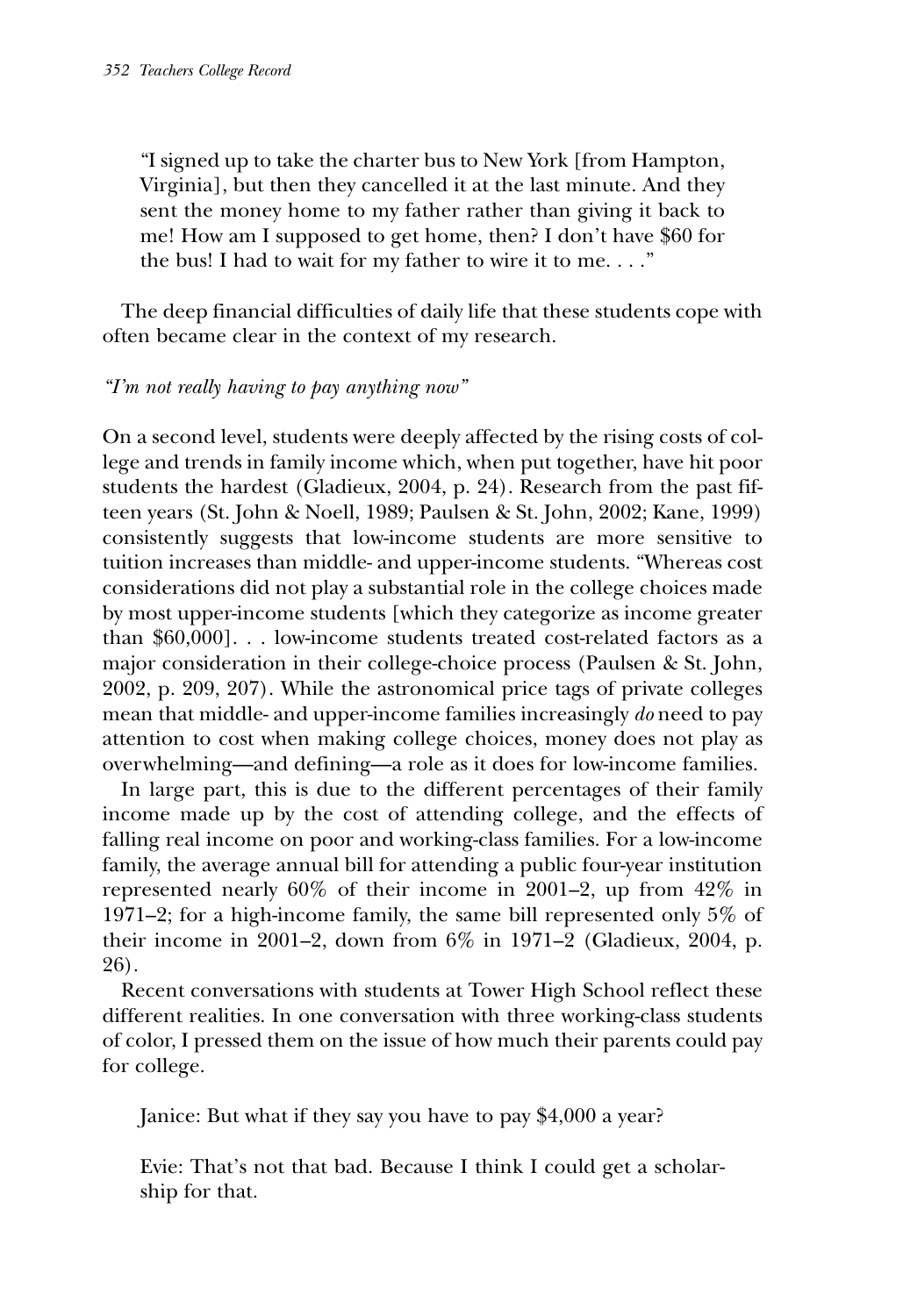Mark: Oh, in terms of getting a scholarship. I thought you meant like having to pay. . .

Janice: So, your parents—your parents couldn't pay \$4,000?

Sara: Yeah, no.

Mark: No, I don't think so.

Evie: Maybe they would be able to. I mean, if it came down to like I have to pay or else I can't go to the college I really want to, then \$4,000 is not that bad.

Two middle-class Tower students—Nigel and Aaron—also said that money was an issue for them. Their sense of how *much* money was a worry, however, reflected a very different situation.

Nigel: I recently actually got into Oberlin, but I'm deciding not to go. I've going to stick with SUNY Albany.

Janice: So, what made you decide? Because that was one of your top choices, from when I talked to you earlier.

Nigel: Yeah. Well, I would have had to pick up college debt, or more so. I'm not really having to pay anything now. Well, I only have to pay like \$8,000 a year.

Aaron: I am worried about money. I should have enough money in my college fund for the first year, and part of the second, and then I'll be in debt.

Janice: How much does it cost?

Aaron: \$27,000 a year.

While for Evie, Mark and Sara, \$4,000 for a year of college seems like a huge sum, Nigel describes the \$8,000-a-year SUNY tuition as "not really having to pay anything" and Aaron—with close to \$40,000 in a college fund—is worried about money. Clearly, the families of both Nigel and Aaron have enough money to attend public four-year colleges—what is at issue is whether or not they can afford private colleges. With \$4,000 feeling like a stretch for the families of Evie, Mark, and Sara, however, attend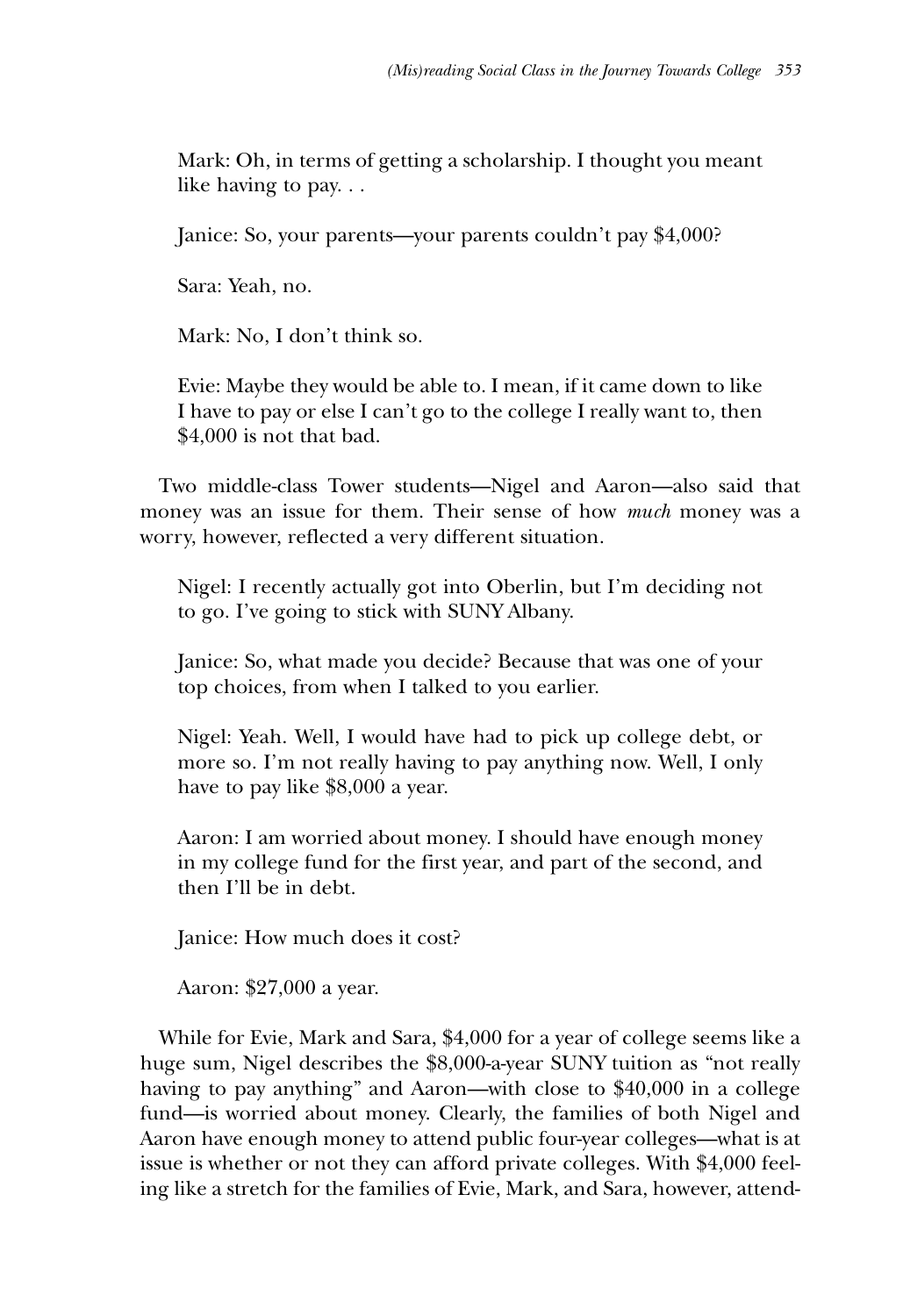ing college at all becomes a question. Thus, while students across the economic spectrum worry about the cost of college, these worries are of a very different shape depending on students' social class location.

## *"I guess I'll look for scholarships, but I'm not taking out loans!"*

On a third level, at the same time that college costs have been rising and real family income falling, the amount of financial aid available to lowincome students to offset the costs of college has been shrinking over the past thirty years. Poor and working-class students, keenly aware of the economic landscape surrounding them, are in fact more aware of what this means on the ground than their (often middle-class) teachers and college counselors who may have attended college ten or fifteen years previously.

These changes in financial aid—a marked shift from grants to loans (Gladieux, 2004; Kahlenberg, 2004; Kane, 1999; McPherson & Shapiro, 1991; Mortenson, 1990a and b; Mumpers, 1996; Paulsen & St. John, 2002), the extension of eligibility for federal aid up the economic ladder without additional funding (thus lowering the amount of money per student) (Gladieux, 2004), the increasing use by states of merit-based scholarships rather than need-based ones, and the creation of tax credits such as educational IRAs and Lifetime Learning Tax Credits—have all come at the expense of financial help for low-income students. Gladieux notes that tax credits alone are projected to cost the U.S. Treasury \$60 billion dollars in lost revenue between 2003–2007, but that almost none of that money will go to low-income students (2004, p. 34).

Not surprisingly, these new financial conditions in higher education have had different effects across social classes (Paulsen & St. John, 2002). Low-income students pursuing four-year degrees must borrow more than higher-income students, meaning that (given interest payments) they in fact pay *more* for the same college education. Mumpers calculates, "The student who borrows the maximum Stafford loan amount for each of his or her four years of college will have borrowed \$18,000 when they graduate. When the loan is finally paid off, he or she will have repaid more than \$27,000" (1996, p. 131).

At the same time, loans for higher education are a much greater risk for poor and working-class students. Many may have watched family members, friends, or neighbors take out loans, and then drop out of college and be unable to pay them back (McDonough, 1997). Research shows that students educated in inner-city schools (as their families, neighbors, and friends are most likely to have been) are more likely to be underprepared for college (Campaigne & Hossler, 1998; Kane, 1999;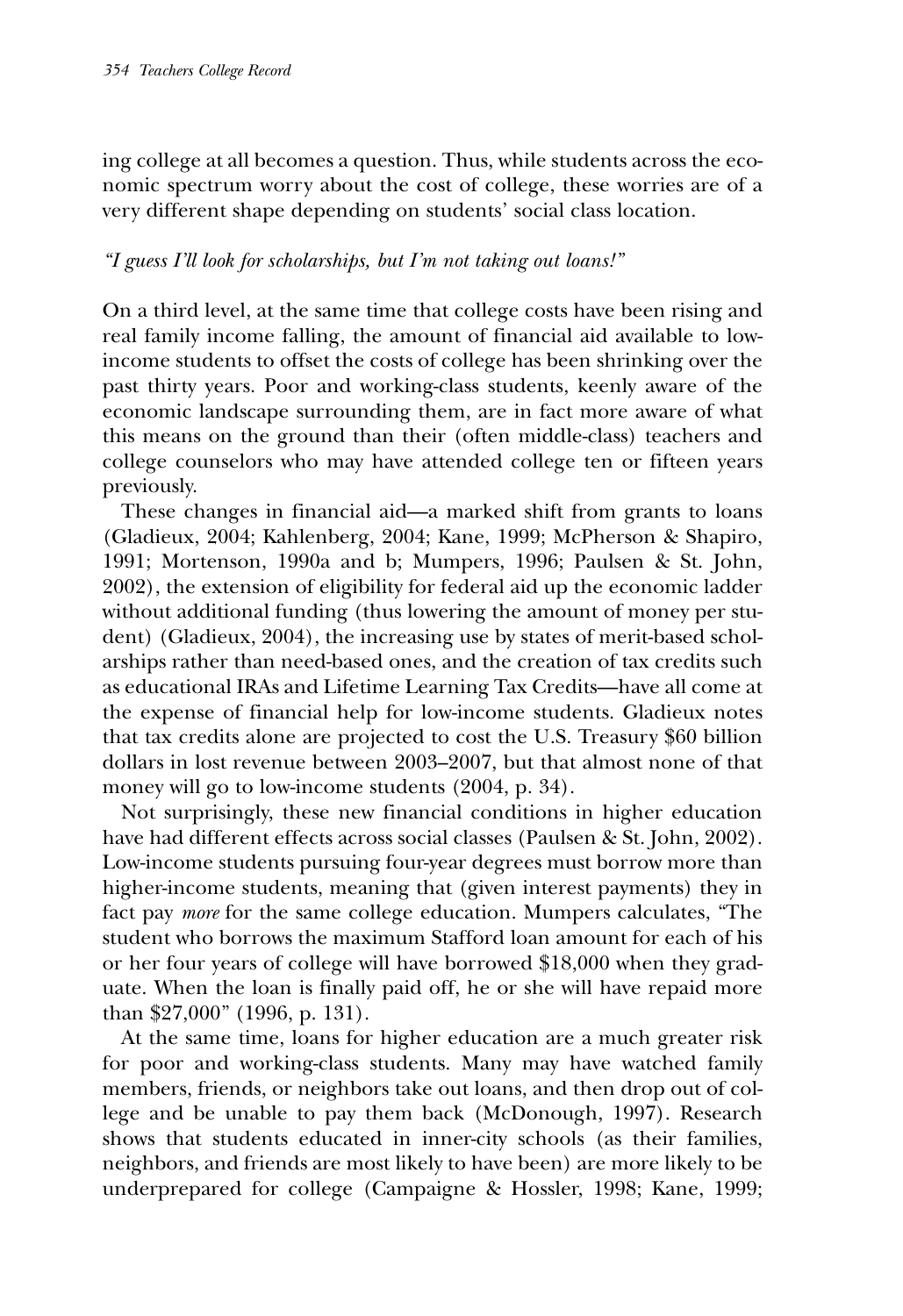Mumpers, 1996), putting them at higher risk of dropping out, or needing to take remedial classes in college—increasing their loan costs and delaying their entry into the job market (Fossey, 1998). Gladieux notes, "Some of these students may be left worse off if they have borrowed to finance their studies. . . . They leave college with no degree, no skills, and a debt to repay" (2004, p. 23).

The poor and working-class students at Tower, Connections, and Vista Academy were painfully aware of this danger. Throughout the year, along with their more general worries about money, almost every student I spoke with echoed one refrain, "I'm not taking out loans"; "I don't know how I'm going to pay, but I don't want to borrow money!"; " I guess I'll look for scholarships, but I'm not taking out loans!" Though they may not know the specific history of financial-aid shifts, or the intricacies of tax credits and interest payments, their vehemence reflects the all-tooreal risks they take in taking on higher-education debt.

#### *"You're not the only one who has an education"*

Finally, low-income students' assessments reflect an awareness of larger global trends in the economy, and what these trends may mean for them. Research supports that, even if these students do succeed in finishing college, it is unclear if their earnings after college will justify the money they must borrow (Freeman, 1999; Perna, 1998). Students from low-income backgrounds, on average, earn less post-college than higher-income students (Mortenson, 1990a; Mumpers, 1996); likewise, according to the most recent census data, African Americans and Latinos earn less than their white counterparts even when they hold equivalent degrees.<sup>11</sup>

And despite educational reports stressing huge increases in the number of jobs requiring a college degree (Haycock & Huang, 2001), economists' predictions about the future labor market further bear out students' worries. Lafer (2002) notes that no economist predicts that the total demand for college-educated workers will exceed 25–30% of the labor force at any point in the foreseeable future; likewise, Kern (2000) estimates that the labor market requires only 27% of workers to have 16 or more years of education, another 26% to have 8–10 years plus additional on-the-job training, and the rest to have less education. This is exactly what MacLeod finds when he re-interviews the "Brothers" several years after his original 1987 study, *Ain't No Makin It: Aspirations and Attainment in a Low Income Community*. "Although blacks are staying in school, their job prospect fail to show a corresponding improvement. . . [For the Brothers] a high school diploma, a bit of college, a positive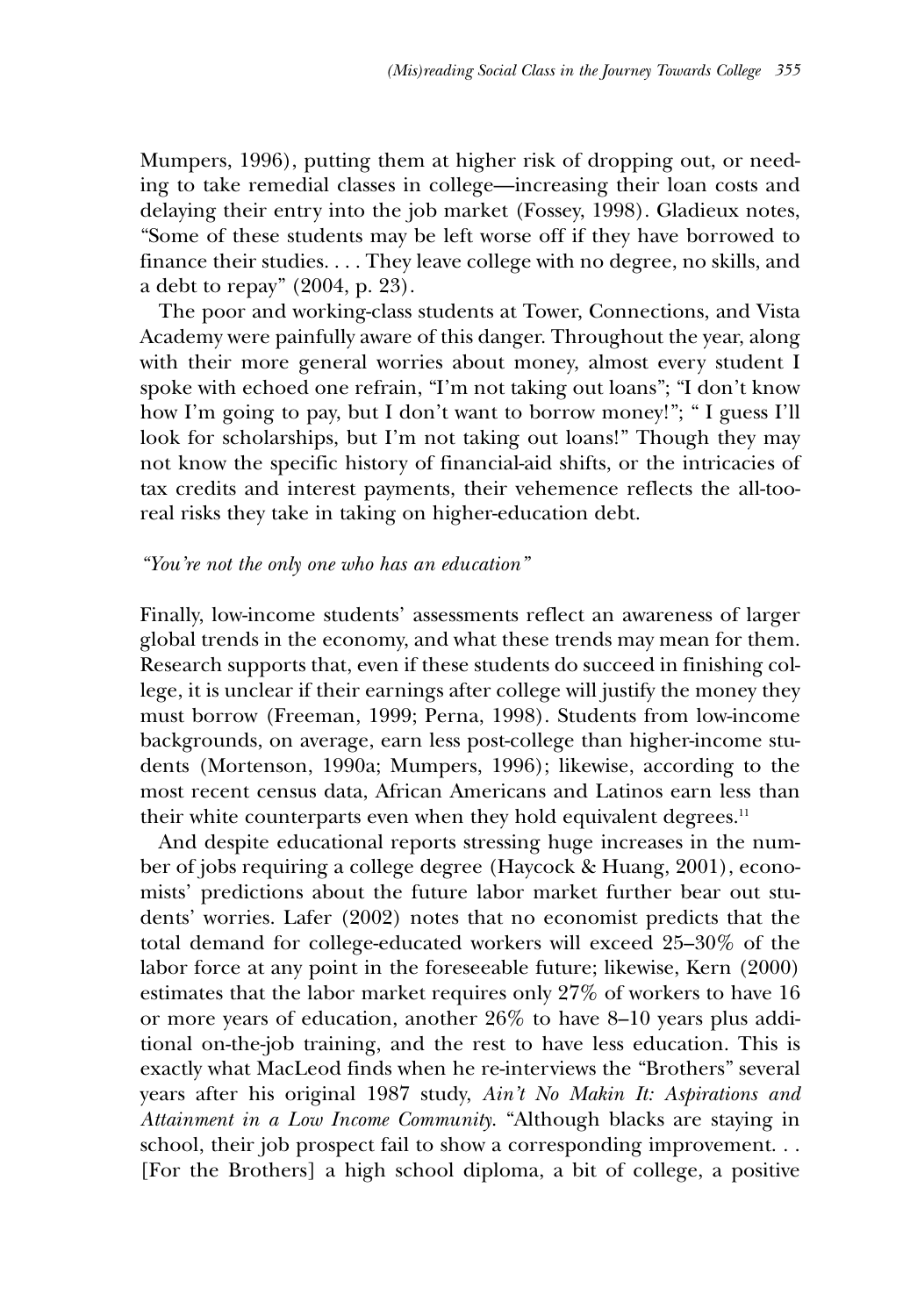attitude and a wealth of ambition do not pay off as advertised" (1995, p. 214, 237).

In one group discussion towards the end of the year, several Connections High students argued:

Even if you go to college, you're not the only one who has an education. Just because you graduated doesn't mean you've got a guaranteed job.

You're not going to start off at the top, and you're going to have loans to pay.

From the most micro to the most macro aspects, then, poor and working-class students confront a very different reality than middle-class students do. Regardless of their academic ability, low-income students face far greater financial hurdles when choosing to attend college, particularly a four-year residential college. For many, it is a risk that appears too great. Though students' abstract attitudes about higher education—and deeply held desires and dreams—are very similar across class lines, the realities on which they must base their decisions reflect very different landscapes.

## SOCIAL AND PSYCHOLOGICAL RISKS

Alongside the hard reality of financial risks these students must take, lie other risks—less quantifiable, and more difficult for students to articulate, but equally as real. In attempting the move to higher education, they must also face enormous social and psychological risks. They must put their self-esteem on the line, by taking the chance that they will be rejected by the world they hope to enter; they must brave subtle and notso-subtle messages about who belongs in the world of higher education and who doesn't; they must shoulder the weight of their own, their family's, and their community's hopes and fears about moving out of poverty and into an unfamiliar middle-class orbit; and far too often, they must make this journey alone and unaided.

At Connections High and Vista Academy, the majority of students were the first generation in their family to attend college (at Tower, this was the case for many low-income students of color, but *not* for white and middle-class students). Though many had older siblings, cousins, or aunts and uncles who had gone or were in college, their parents had not attended, and indeed often had not finished high school. Literature on first-generation students details the many emotional and psychological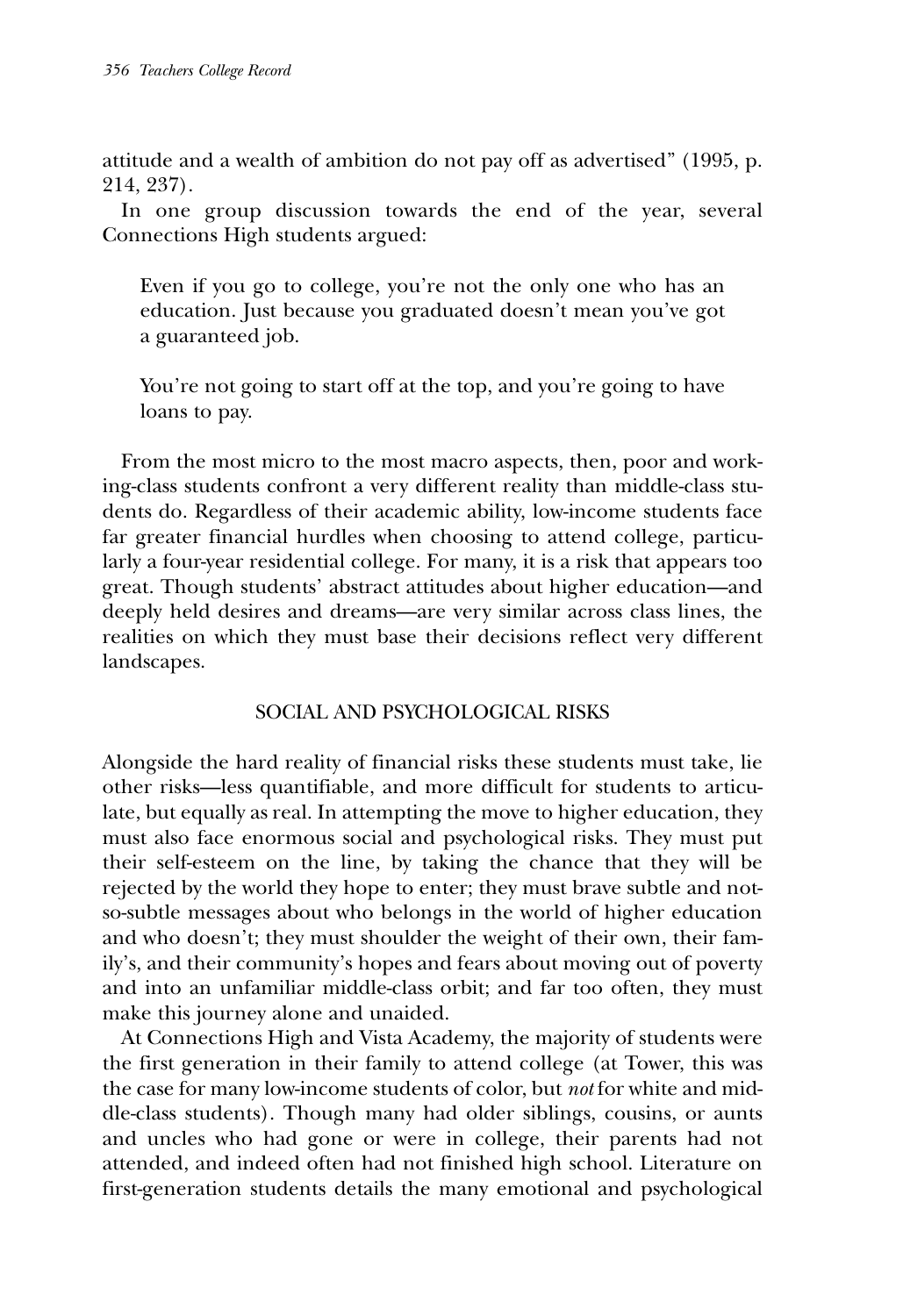challenges that they face (London, 1992; Rendon, 1992; Richardson & Skinner, 1992) upon arriving on a college campus; what my research suggests is that these issues rear their head long before that point, most concretely at the moment when students begin the college-application process.

These students' lack of easy access to information about higher education and the application process plays an important role in the challenges they face. Many middle-class students are surrounded by this information, without even being aware of it: parents' conversations about their alma maters and college days, family friends who apply a few years ahead of them, the names of top colleges that are a part of every day conversations among their peers. This cultural and social capital (Bourdieu, 1986; Coleman, 1988) —or lack thereof—is an important element in understanding students' journey towards college. But beyond the difficulties this creates in actually navigating the application process for poor and working-class students, the fact that the world of higher education is unfamiliar territory—that they are traveling to a foreign country rather than to the next state over—plays an important role in the anxieties involved in this process. While many middle-class students receive the message from early on that they are destined to go on to higher education (Walkerdine, Lucey & Melody, 2001) and feel a sense of entitlement to that destiny (McDonough, 1997; Lareau, 2003), low-income/first-generation students are trying on a college-going identity as they take part in the application process. Thus, they must confront deep psychological fears and doubts in making this shift: Are they prepared? Will they be able to fit in? Who can help them if they falter? And what will failure mean about them and to their families and communities?

# *"I just thought that's what college was, preppy – that there wasn't anywhere that wasn't J. Crew"*

In *Choosing Colleges*, McDonough argues that students believe they are entitled to a particular kind of collegiate education based on their family's habitus or class status, because they perceive their choices by scanning the environment around them (1997, p. 9); students read these powerful "concrete" messages at the same time that they want and hope to believe "abstract" declarations that anyone can go to any college, if they work hard enough.

As students try on this new identity, they are scrutinizing themselves and this new uniform in the mirror. Does it fit them? Do they fit it? As astute readers of the social and economic landscape around them, students have not missed the images on television and in movies of what a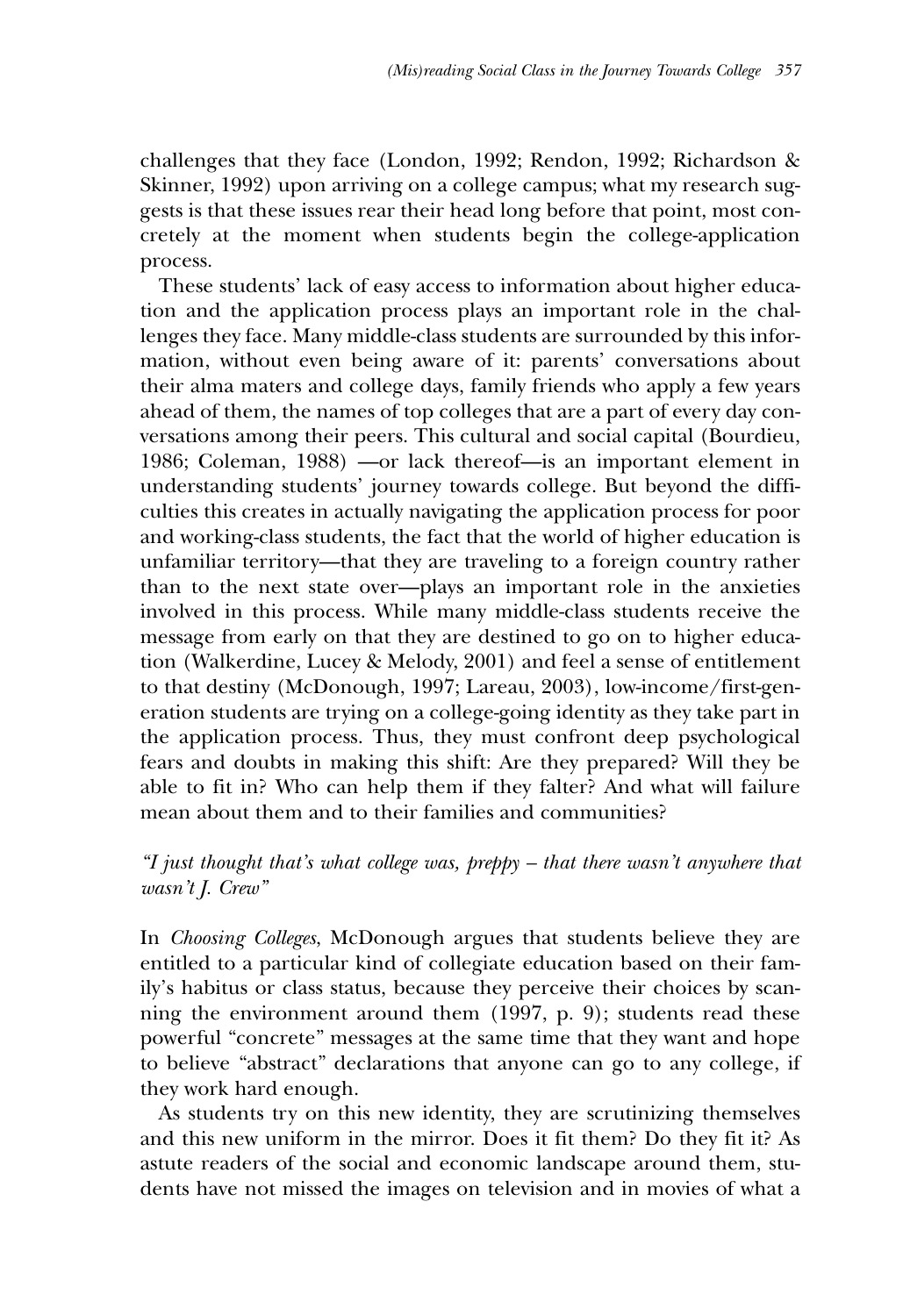college campus looks like—expanses of green, quiet, columned halls and who is there. They have not missed the fact that there are not a lot of students like themselves. Laura, one of the Vista students, reflected back on her sense of college in eleventh grade when she first began thinking about it: "I just thought that's what college was, preppy—that there wasn't anywhere that wasn't J. Crew."

Various points in the college-application process reinforced their doubts. Seemingly benign—if frustrating—bureaucratic forms carried messages that were invisible to (my own) middle-class eyes, but that spoke loudly to these young people. The long list of questions included: What year and make is your car? Mortgage information? Net worth of your parents' investments? Of tax-deferred pension plans?

What does it mean if your family doesn't have any of these things?

And what does it mean if the form doesn't seem to even be talking about you? For those who live with grandparents, aunts and uncles, or other extended family members, because their parents have died or are in prison—not a small number of these students—their families were defined right out of existence.

Page seven of the FAFSA form reads as follows:

*Read these notes to determine who is considered a parent on this form. Answer all questions in Step Four about them, even if you do not live with them. (Note that grandparents and legal guardians are not parents.)*

Time after time, I watched students struggle through the same questions and then leave the answers blank, folding the form back into their bag in a huff of anger or with a sigh of quiet resignation. Was this, I began to wonder, what Sennett and Cobb (1972) meant by "the hidden injuries of class?"

## *"Pennsylvania didn't want me"*

Taking a step into a different social world—where they don't know the rules, and are not sure they belong—places students' self-esteem on the line in way that is distinctly different from what middle-class students experience in their college-application process.<sup>12</sup> In their research with working-class residents of Boston the late 1970s, Sennett and Cobb found that attempts at mobility worked on the deepest levels of people's psyches, and affected their sense of their own abilities. "These were, after all, people who had experienced frustration, who had suffered from a gnawing sense of powerlessness, who had been treated for most of their life as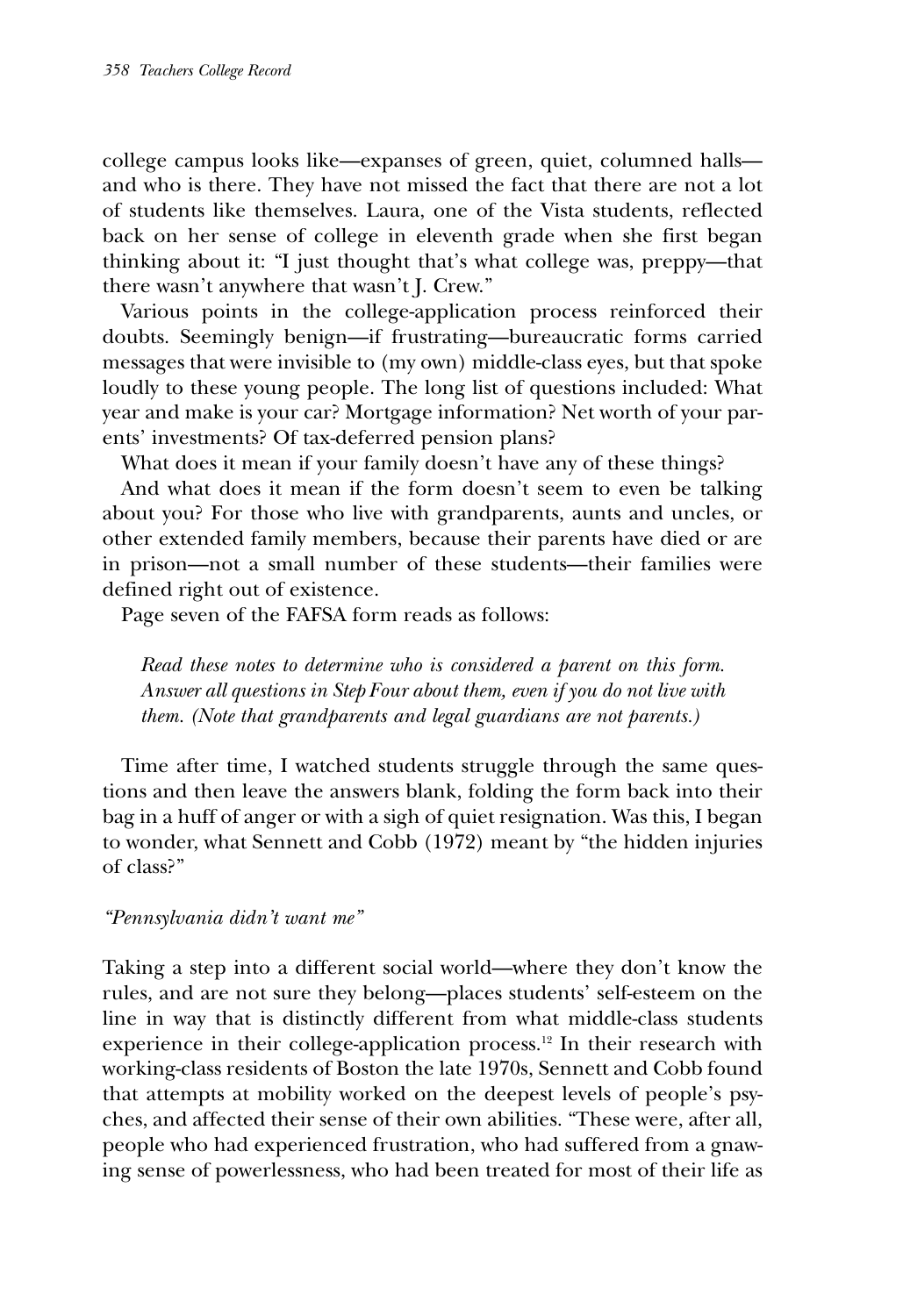undistinctive. All of that experience, which had to do with the structure of class, had presented itself to them as a problem with the structure of their own characters; and so there lay an unspoken distrust of themselves below the surface, a feeling of doubt" (1972, p. 182).

For the students whom I followed, this often took the form of backing away from the dreams they had articulated at the beginning of the year. McDonough explains that college-attendance patterns are as much an issue of self-selection processes as they are of college-admissions decisions, because students self-select themselves out based on their SAT scores (1997, p. 3). And Bourdieu and Passeron (writing about the French system in the 1970s) argue that, "Most of those excluded from studying at the various levels of education eliminate themselves before being examined . . . previous performance being equal, pupils of working-class origin are more likely to 'eliminate themselves' from secondary education by declining to enter it" (1977, p.153).

Most of the students whom I worked with were unwilling to do this—as their doubts surfaced powerfully in the spring (waiting to hear from colleges), they clung fiercely to their determination to go on to higher education. But while I watched middle-class students read college rejection letters as individual statements from particular schools, several poor and working-class students seemed to attribute a more global meaning to them, and to have much more visceral reactions. These students, from the most timid to the most confident, made moves to protect themselves from the possibility or reality of rejection.

Arriving for college class at Vista Academy one day in April, Carina announced to the room, "I didn't get into the University of Maryland. I burned my letter." In telling me about her acceptances, Saquina explained that she hadn't gotten in to two schools in Pennsylvania, Lafayette, and Bucknell. "I guess Pennsylvania didn't want me," she said sadly. And, after anxiously checking the mail for weeks, Amelia grew frustrated with not hearing from Lang College, her first choice. When, several weeks later, she did finally get an acceptance letter from them, she decided not to go. "I don't want to go there anymore," she complained, "They waited too long to tell me."

One of the teachers at Vista—having grown up poor in New York City and begun higher education at a community college before transferring to Harvard—explained how he understood students' reactions. "I didn't have a college degree until two years ago. And I had a looming suspicion in my life that the other guy knows more than me . . . a lot of young people of color feel that way . . . . Whenever I'd go anywhere else, particularly if there were white students—I'd worry that I'm not as smart, I'd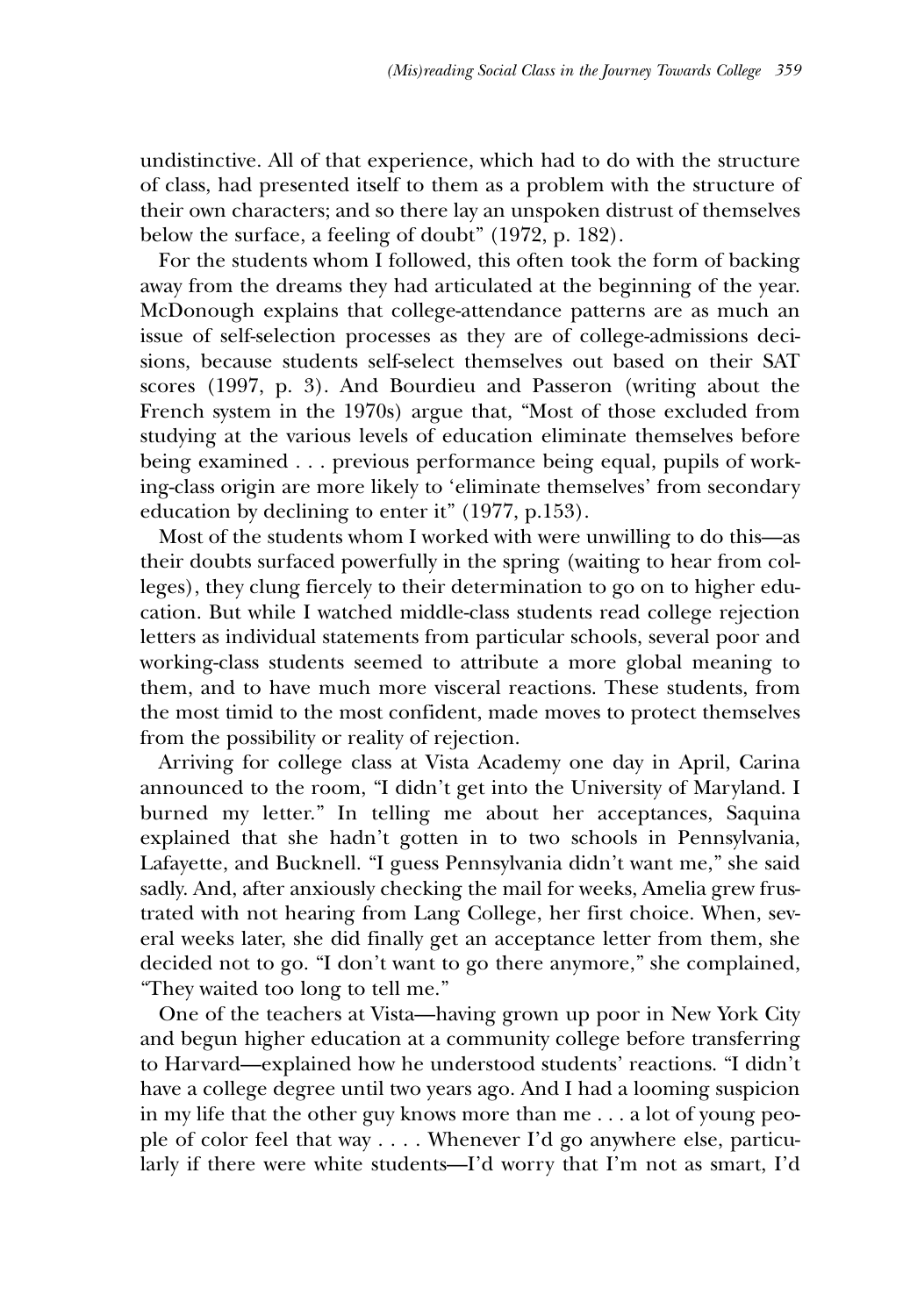look at the words they use, the way they speak. They speak the language of power."

Thus, at important moments of transition, painful questions of self and identity—questions that are rooted in students' class identity more than their individual abilities or personalities—rear their heads for poor and working-class students. While I watched many, many students fight their way through these doubts, it was also clear that the risks involved often pushed them towards certain decisions and away from others. As Laura explained it when I spoke to her in the summer, having come out the other end of the process, "The hardest thing about the application process wasn't the essays or the applications, but the motivation. It just seemed like I was going to fall short from what they were looking for."<sup>13</sup>

## *"If I don't go to college, I'll end up working at McDonald's"*

Research on poor and working-class parents universally cites their desire for their children to go to college (Knight et al., 2003; McDonough, 1997; Stanton-Salazar, 2001; Tierney, 2002, Walkerdine, Lucey & Melody, 2001; Weis, 1990). Unlike middle-class parents, however, these desires carry an extra weight for children: for they are tinged with parental hopes for children to achieve something that they could not, and freighted with their own tremendous, daily sacrifices on their children's behalf (Sennett & Cobb, 1972; Stanton-Salazar, 2001; Weis, 1990).

I heard these sentiments echoed in my conversations with parents. For many parents, they were reflecting on the things that had gotten in their own way of completing their education. Talking to Jasmine's father earlier in the year, he explained:

"My sense is she'll have the opportunity to do better away from home. I want her to experience campus life. Here it seems to be more of a grind—it's easy to get distracted, you need money to live in New York. You sort of get sidetracked, things happen. That's what happened to me—and then you find it's too hard to go back."

Carmine's mother did finish college, and in fact ultimately went on for a master's degree. She wants her daughter to be able to experience the campus life she only tasted. "I was away for a year, and then I stayed in the city and went to Fordham, because of Carmine. 'How come you came back home?' she asked me. 'You,' I told her (i.e., she got pregnant). I loved being away. That's why I push for her to go away. I think it's a life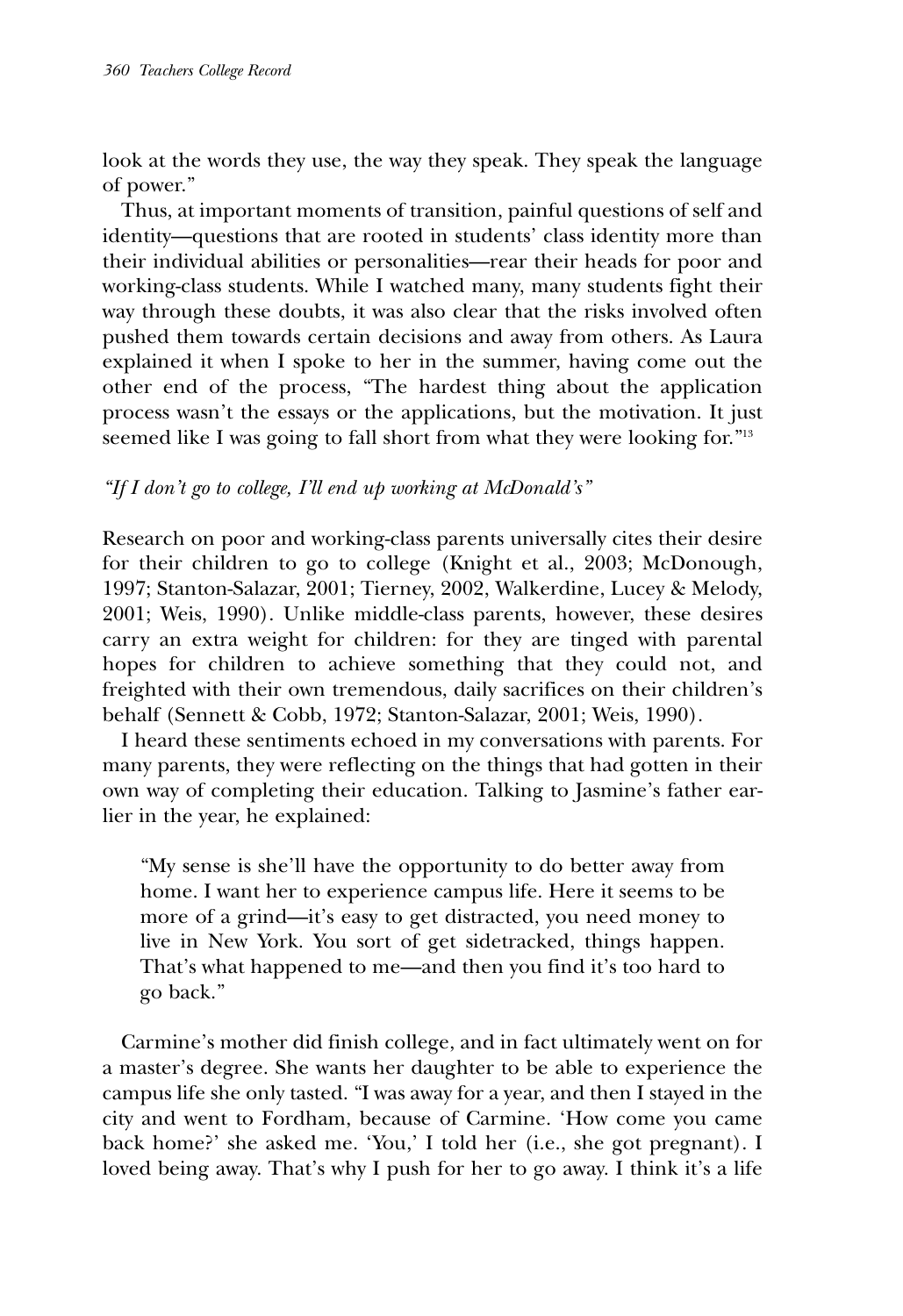she'll never have again."

In talking about their hopes for college, then, poor and working-class students expressed a sense of what was at stake very different from that of middle-class students. While one middle-class Tower student talked about the difference college would make in terms of "going to graduate school or what jobs you can get, depending on what school you go to," Connections High and Vista students, in particular, spoke of an escape from a depressingly familiar world of low-wage work, violence, and poverty on urban streets. For themselves and their families, these students carry an additional weight of hope and fear. "If I don't go to college, I'll end up working at McDonald's," Jasmine voiced in one conversation. Jason stated vehemently, "I'll kill myself if I don't get out of the city."

At the same time, many poor and working-class parents worry about sending their children off to a world that is alien to them. While middleclass professional parents, having gone to college campuses themselves, or working now in professional worlds where they encounter life on college campuses, have a rough picture of where their children are headed, this is often not the case for poor and working-class parents. They may have only actually set foot on a college campus once or twice—or their picture of college may come from television and movies rather than personal experience. How, then, can they anticipate the issues their children will face, and how will they be able to help them if they run into trouble? Will they be able to stay connected to their children as they head off to this new world? Thus, as Fine and Burns note, so-called opportunities for mobility are rarely clean. "More often they are fraught with ambivalence, loyalty oaths, and alienation . . . 'opportunities to succeed' may tear at the fabric of biography, identity, loyalty and belonging . . . poor and workingclass students confront a loyalty oath far more often than middle-class and elite students do." (2003, p. 850)

Poor and working-class young people sense these worries, and it heightens their own anxieties about going away. While middle- and upper-class parents may resist having their children travel across the country for college, any place outside of New York City seemed too far away for many of the parents in my research. Ana explains," I've been battling, because my mom doesn't want me to go away because she'll miss me, but sometimes I want to go away. So then I change my mind . . . I don't know, it's just confusing to me."

These fears and desires weigh heavily on a time already freighted with so much. As winter of their senior year turned into spring, the anxiety in the air at Connections and Vista was palpable.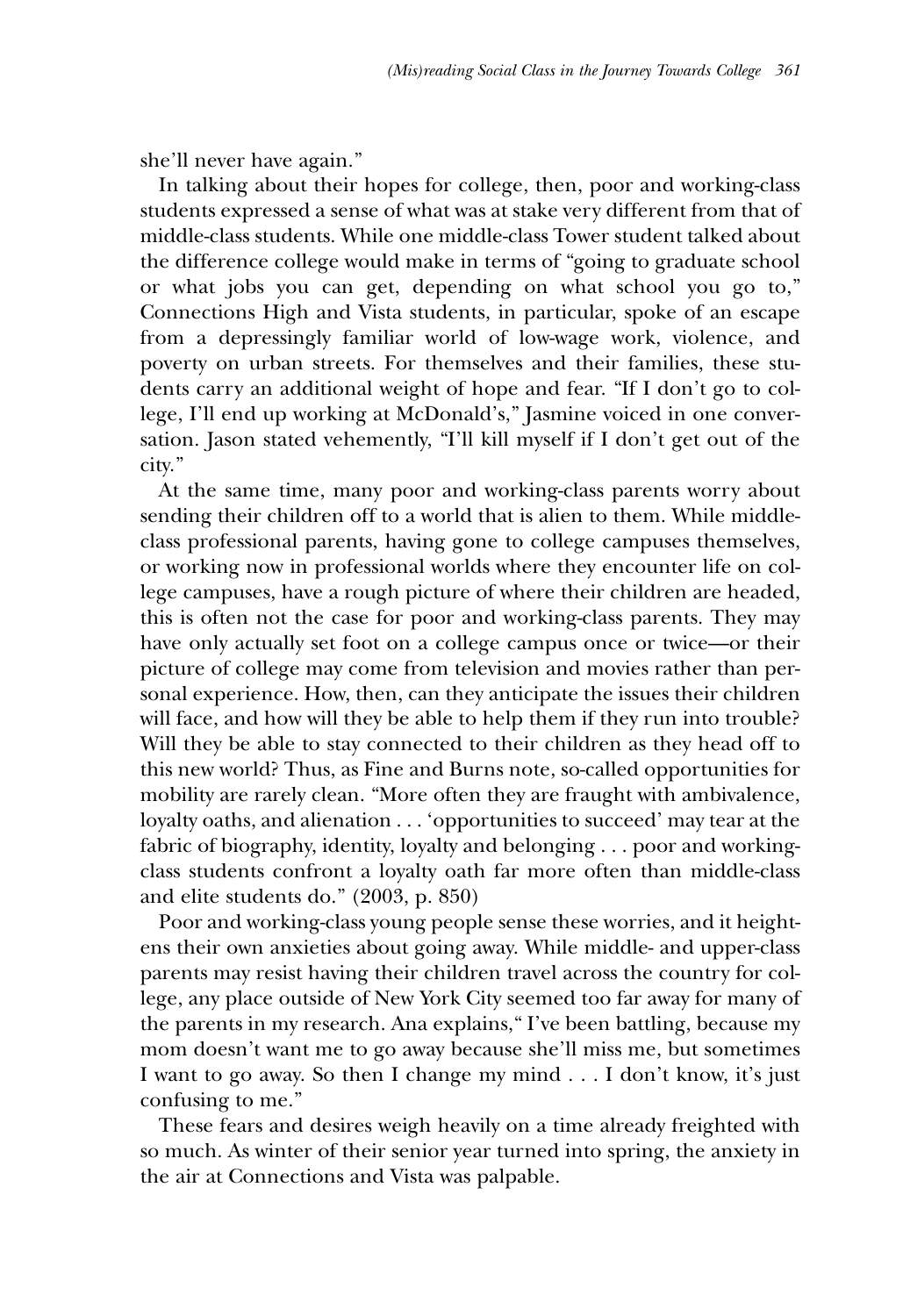## *"I just want to surprise her in the end"*

Finally, as pioneers in this new world, poor and working-class students must face these risks alone in ways that most middle-class students do not need to. A great deal of research reports low-income students facing this difficulty (Knight, 2004; McDonough, 1997; Stanton-Salazar, 2001; Tierney, 2002; Weis, 1990). Lacking the "social capital" (Coleman, 1988) or "cosmopolitan networks" (Stanton-Salazar, 2001) of their middle-class peers, these students often do not have adults whom they can turn to for help with the many and often confusing elements of applying for college. While poor and working-class students at Vista, Tower, and Connections often compiled their college lists alone or with their college counselor, did much of the application themselves, and struggled alongside their parents to fill out financial aid forms—or completed them alone—middle-class students received a great deal of help with all of these tasks (McDonough, 1997).

At Tower, Aaron's mother admitted that she had sent away for all of her son's applications; her son confirmed this, adding, "I didn't fill out any applications. My mom did. I mean, not like. . . like, when they asked me to answer something, I answered it. But she actually filled them out. And she was the one who printed out all the transcript request forms, got all the supplementary applications. . . ." Parents also used their connections to get interviews and letters of recommendation for their children, paid to mail applications express at the last minute, and assumed it was their responsibility, not their children's, to fill out FAFSA applications.14

Meanwhile, Fernando, a student at Vista, lamented, "I don't really talk a lot with my parents about college, because, I mean, it's different because my parents, they didn't go to college, you know. Like I can't approach them with all kinds of stuff, like what's this, what's this . . . because they don't really know. So, they could give me some advice, just like, 'Don't worry.' That's basically all. . . ."

The immense differences in help that students received—based on their class location—were most often invisible to them, however. While middle-class students appreciated their parents' help, they also saw it as ordinary—simply what parents do—and they continued to see themselves as the main actors in their college search. Poor and working-class students, on the other hand, braved the process alone, believing that this was what it meant to become "grown-ups" and expecting little in the way of assistance. When I asked Saquina whether or not she had discussed college with her mother—and whether or not her mother would be able to help out with paying—she responded, "She's got a lot of stuff to do— I want her to be informed, but I just want to surprise her in the end. So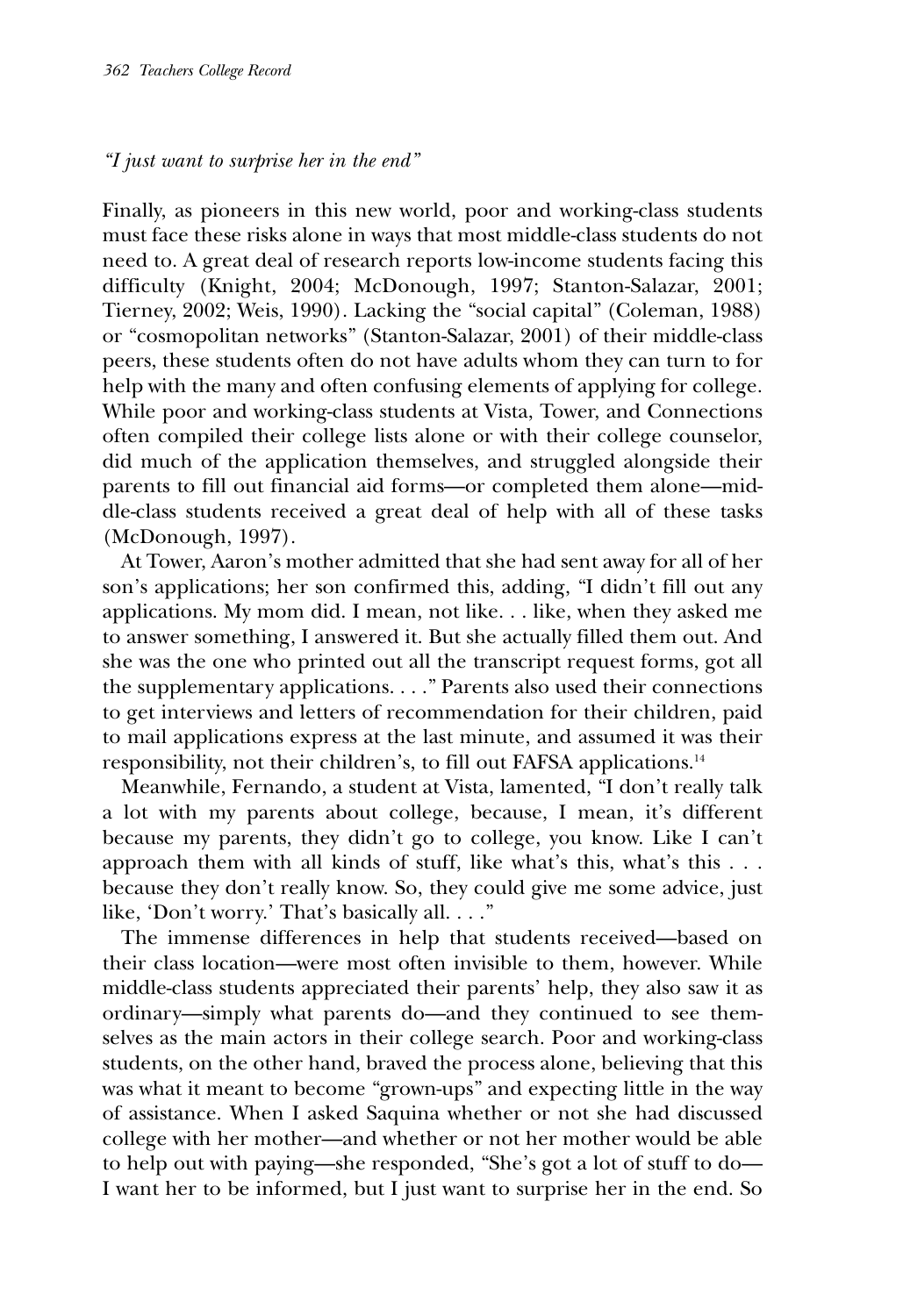if I have to take out loans, pressure's on me, if I have to do it, I will, just to get by."

It is this invisibility that allows an ideology of meritocracy to prevail in our national consciousness, as well as in the consciousness of young people, that "camouflages structural group-level barriers, and points a damning finger at individuals who seem to be personally responsible when they don't succeed" (Fine & Burns, 2003).

Stanton-Salazar and Spina (2000) note, "The most toxic effects of individualism are experienced by those with the least education and capital . . . rather than interpreting the premium placed on self-reliance as an ideological cover, it is taken as a prescription for actual behavior" (p. 240). Middle- and upper-class students comfortably take credit for their successes, while poor and working-class students and parents take responsibility for their failures—both too often unaware of the difference in resources that lie beneath the differing outcomes.

### **CONCLUSION**

The last year of high school and the process of figuring out one's next life destination is a momentous, stressful time in the life of all young people, whatever their social class background. Students must reconcile their dreams and fantasies of the future with real places and options; they must face the potential pain of rejection, having put themselves and their pride on the line; whatever they do, they must face leaving the familiar routines of K-12 education and perhaps their homes and communities as well.

The challenges and risks that the transition to college entail, however, are profoundly different depending on students' social class location. The lived experience of social class—on financial, social, and psychological levels—shapes students' perceptions, experiences, and decision-making processes in ways both conscious and unconscious as they travel through their senior year of high school. For middle-class students, at this point in American history, this most often means struggling with *where* they will go to college—but not *if*. Poor and working-class students, however, face a different reality. Despite the clear financial benefits of a college education, these students read the world around them and correctly perceive the many *ifs*, the tremendous risks that they must take in order to reach for the social mobility that a college education promises. So much that middle-class students take for granted, they cannot assume.

The relative lack of attention to the role of social class in youth development—both within academic literature until recently, and in the world of education and educational policy—renders invisible the very different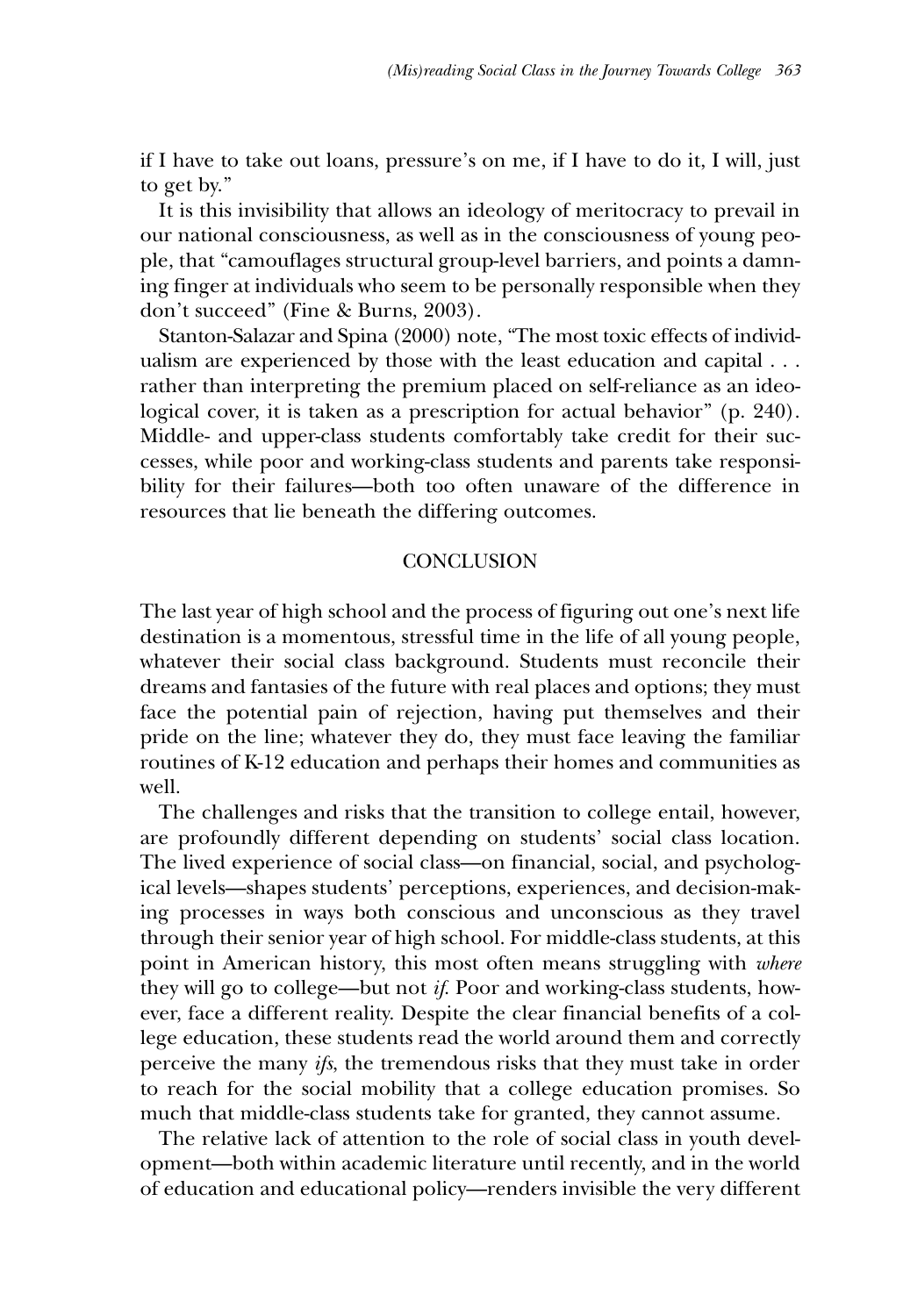ground upon which young people stand at this important crossroads. Aronowitz (2003) argues that "class denial is woven into the fabric of American life," (p.150) and the consequences of this denial are, too often, to misread and misjudge the aspirations, motivations, and decision-making processes of poor and working-class youth and their families and communities. In order to even begin to understand the world through their eyes, we must do a better job of standing in their shoes.

Attempting—through my research—to stand in those shoes for just a moment, many of the prevailing notions about the "contradictory" attitudes that low-income students of color hold about education and higher education began to look quite like something else. In fundamental ways, poor and working-class young people are "reading the world" (Freire & Macedo, 1987): weighing the risks of taking an economic gamble on the social mobility that college promises but does not always deliver; deciphering messages about who does and does not belong on a college campus; and trying to maintain their own psychological dignity and selfesteem in the face of myriad challenges to it. They understand, better than any college administrator, academic researcher, or educational policy-maker, the leap they must take to place themselves in a new and unfamiliar world, and the chance for broken bones they risk in their landing. Rather than the contradictions that these students express, in their words and actions, existing inside the bodies and minds of young people, these contradictions are *external*, a part of the world in which they must negotiate their development/identity, and make their way.

That world—an America in which opportunity is theoretically available to all, and yet systematically denied on the basis of class, in intricate and often hidden ways—too often constrains young people's development, and then blames them (and makes them blame themselves) for the outcomes. If we are to truly understand the lived realities of these students and find ways to help them in their journey to college—we need to recognize the role of social class in the America that we all inhabit.

#### *Notes*

1 Support for the specific research reported on in this article came from the Rockefeller Foundation and the Spencer Foundation Social Justice and Social Development in Education Studies Training Grant. The data was collected under the umbrella of a larger research project, the Opportunity Gap Project (Michelle Fine, principal investigator). With support from the Rockefeller Foundation, the Opportunity Gap Project worked with a multigenerational, multi-site team of researchers in New York and New Jersey to study how urban and suburban teens perceive the processes and consequences of the racial "achievement gap". See Fine, et al (2004).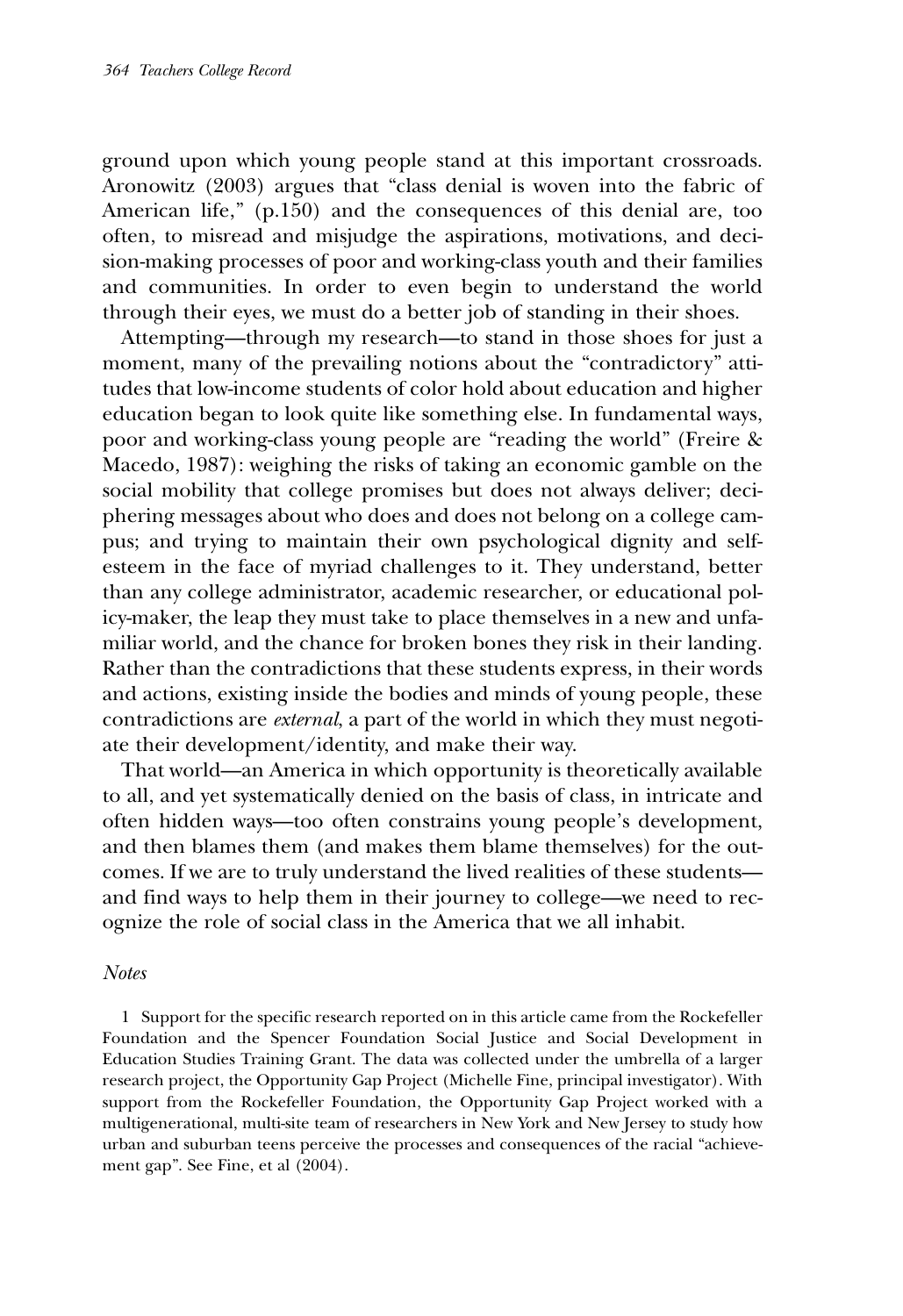2 At each school, approximately half of the senior class took the surveys. Overall, a total of 253 surveys were collected at the three schools.

3 All names of both schools and students are pseudonyms.

4 Many of the students at these schools, therefore, sit at the intersection of race and class, a not-unusual situation in this country, where race too often over-predicts class. In this article, I focus on the particular social class effects of sitting at this juncture.

5 Carnevale and Rose (2003) found an inverse relationship between the percentage of students receiving free lunch at a school, and the percentage who take college-entrance exams; similarly, a study conducted by MPR Associates for the Education Department in 1997 (using data from the NELS-88) suggests that across the country, many needy students who are qualified for college do not bother to take college-entrance exams or fill out applications (Burd, 2002).

6 Literature on small schools shows a consistent and often strong relationship between school size and higher graduation and college-going rates for low-income students of color (Gladden, 1998). Lindsay (1984) and Sares (1992) both found that, even when controlling for factors such as ability and high-school achievement**,** smaller high-school size is related to completing more years of college and graduate education for these students.

7 Most public school systems have no mechanism for collecting this data.

8 A quote I heard repeatedly at all three high schools.

9 As part of the larger Opportunity Gap Survey, Fine et al. (2004).

10 Again, the majority of middle-class students at Tower are white, while the majority of students of color come from lower-income backgrounds.

11 U.S. Census Bureau Current Population Survey.

12 Which is not to say that this is not a difficult process for middle-class students, and one that puts their self-esteem on the line as well, but to argue that is a different—and ultimately less threatening—kind of risk.

13 Laura was accepted into a post-graduate program at Northfield Mount-Hermon after graduating from Vista Academy, and is currently attending Wesleyan University.

14 The resources invested in middle-class students in fact often begins before their senior year, in the form of SAT prep classes, tutors, and experiences at summer camps and on trips which they can write about in their college essays, etc.

#### *References*

Adelman, C. (2002). The relationship between urbanicity and educational outcomes. In W. Tierney & L. Hagedorn (Eds.), *Increasing access to college: Extending possibilities to all students.* Albany: State University of New York Press.

Aronowitz, S. (2000). *The knowledge factory: Dismantling the corporate university and creating true higher learning.* Boston: Beacon Press.

Aronowitz, S. (2003). *How class works: Power and social movements*. New Haven: Yale University Press.

Bosk, C. (1989). Excerpts from *Forgive and Remember*. In C. Smith & W. Kornblum (Eds.), *In the field: Reading on the field research experience*. Westport, CT: Greenwood Publishing Group.

Bourdieu, P. (1986). The forms of capital. In J. G. Richardson (Ed.), *Handbook of theory and research for the sociology of education.* New York: Greenwood Press.

Bourdieu, P., & Passeron, J. (1977). *Reproduction in education, society and culture.* London: Sage Publications.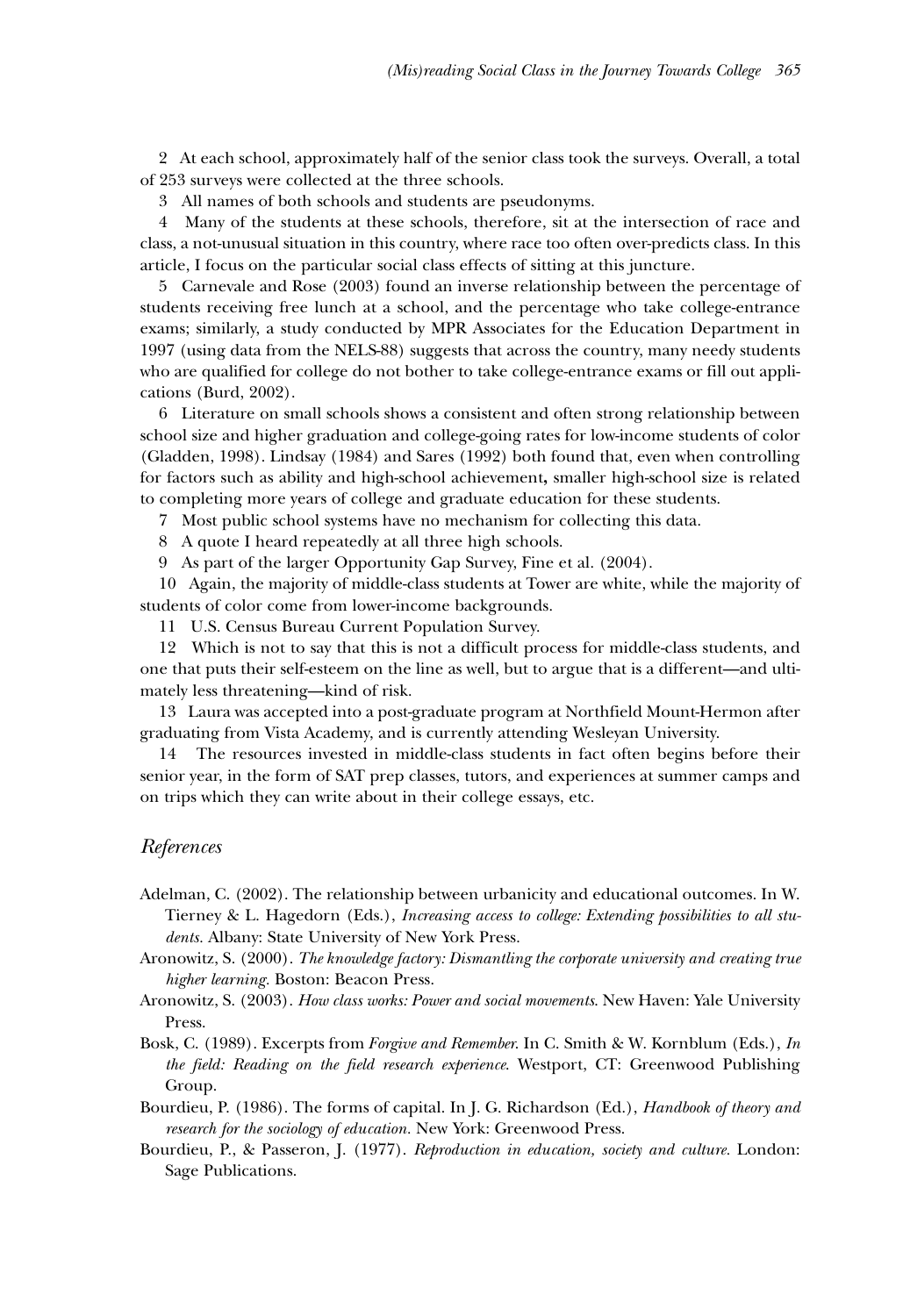- Burd, S. (2002, January 25). Rift grows over what keeps low-income students out of college. *Chronicle of Higher Education,* A22.
- Burawoy, M., Burton, A., Ferguson, A., Fox, K., Gamson, J., Gartrell, N., Hurst, L., Kurzman, C., Salzinger, L., Schiffman, J., & Ui, S. (1991). *Ethnography unbound: Power and resistance in the modern metropolis.* Berkeley: University of California Press.
- Campaigne, D., & Hossler, D. (1998). How do loans affect the educational decisions of students?: Access, aspirations, college choice and persistence*.* In R. Fossey & M. Bateman (Eds.), *Condemning students to debt: College loans and public policy*. New York: Teachers College Press.
- Carnevale, A., & Rose, S. (2003). Socioeconomic status, race/ethnicity, and selective college admissions. In R. Kahlenberg (Ed.), *America's untapped resource: Low-income students in higher education.* New York: The Century Foundation*.*
- Coleman, J. (1988). Social capital in the creation of human capital. *American Journal of Sociology, 94.* Supplement S95–S120.
- Fine, M., & Burns, A. (2003). Class notes: Toward A critical psychology of class and schooling. In *Journal of Social Issues, 59* (4), 841–860.
- Fine, M., Roberts, R., Torre, M., Bloom, J., Burns, A., Chajet, L., Guishard, M., & Payne, Y. (2004). *Echoes of Brown: Youth documenting and performing the legacy of Brown v. Board Of Education.* New York: Teachers College Press.
- Fossey, R. (1998). The dizzying growth of the federal student loan program: When will vertigo set in? In R. Fossey & M. Bateman (Eds.), *Condemning students to debt: College loans and public policy*. New York: Teachers College Press.
- Freeman, K. (1999). The race factor in African Americans' college choice. *Urban Education, 34* (1), 4–26.
- Freire, P., & Macedo, D. (1987). *Literacy: Reading the word and the world.* South Hadley, MA: Bergin & Garvey Publishers, Inc.
- Gladden, R. (1998). The small school movement: A review of the literature. In M. Fine & J. Somerville (Eds.), *Small schools, big imaginations.* Chicago: Cross City Campaign for Urban School Reform.
- Gladieux, L. (2004). Low income students and the affordability of higher education. In R, Kahlenberg (Ed.), *America's untapped resource: Low-income students in higher education*. New York: The Century Foundation Press.
- Haycock, K., & Huang, S. (2001). Youth at the crossroads: Facing high school and beyond. In *Education Trust: Thinking K-16, 5* (1), 3–22.
- Hochschild, J. (1995). *Facing up to the American dream: Race, class and the soul of the nation*. Princeton, NJ: Princeton University Press.
- Kahlenberg, R. (2004). Introduction. *America's untapped resource: Low-income students in higher education.* New York: The Century Foundation Press.
- Kane, T. (1999). *The price of admission: Rethinking how Americans pay for college.* Washington D.C.: Brookings Institution Press.
- Kern, C. (2000). College choice influences: Urban high school students respond. *Community College Journal of Research and Practice, 24* (6), 487–494.
- Knight, M., Norton, N., Bentley, C., & Dixon, I. (2003). The power of black and Latina/o counterstories: Urban families and college-going processes. *Anthropology & Education Quarterly 35* (1), 99–120.
- Knight, M. (2004). Through urban youth's eyes: Negotiating K-16 policies, practices, and their futures. In *Educational Policy, 17* (5), 531–557.
- Lafer, G. (2002). *The job training charade.* Ithaca: Cornell University Press.
- Lareau, A. (2003). *Unequal childhoods: Class, race and family life.* Berkeley: University of California Press.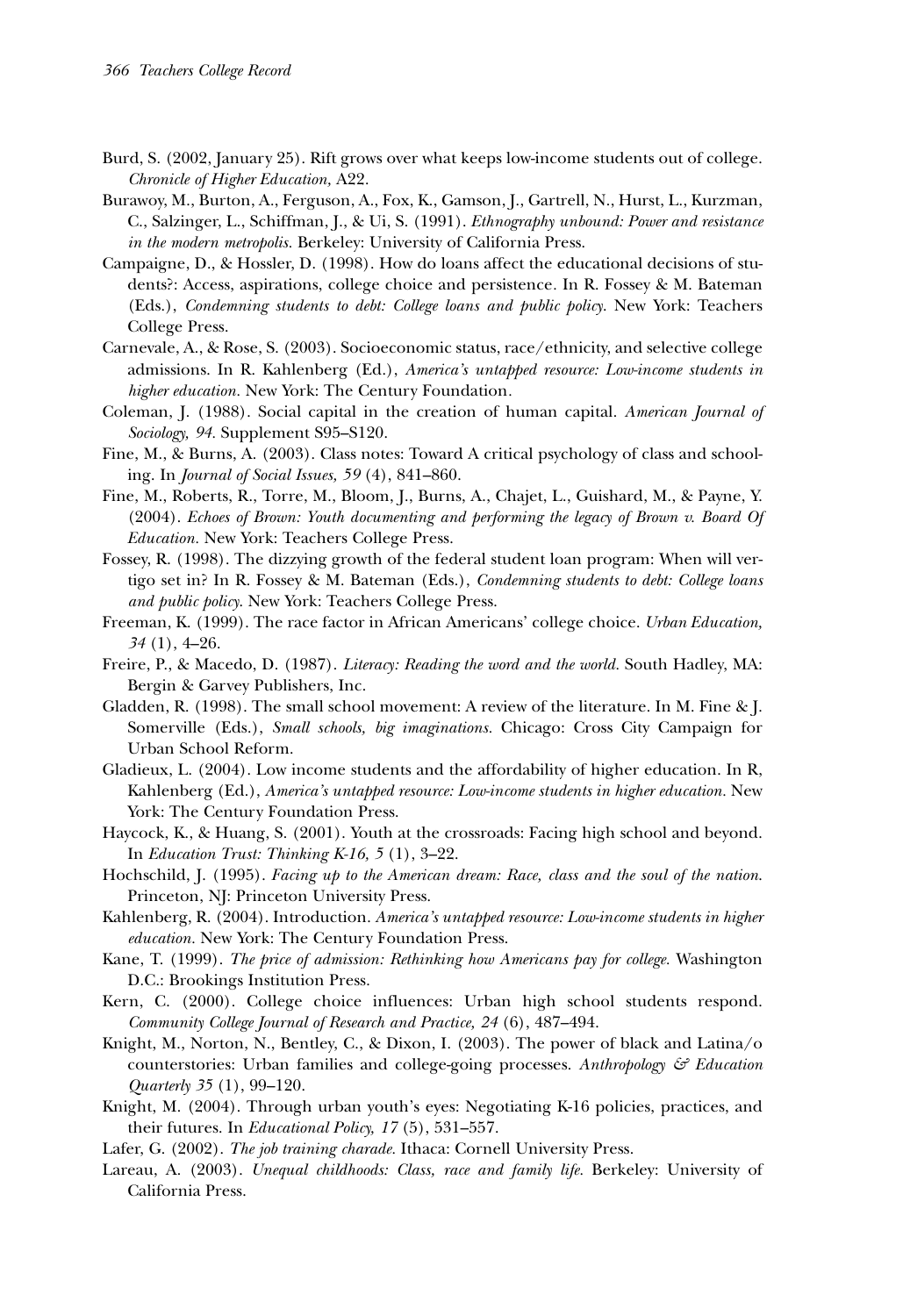- Lindsay, P. (1984). High school size, participation in activities, and young adult social participation: Some enduring effects of schooling. *Educational Evaluation and Policy Analysis, 8* (1), 73–83.
- London, H. (1992). Transformations: Cultural challenges faced by first-generation students. In L. Zwerling, & H. London (Eds.), *First generation students: Confronting the cultural issues.* San Francisco: Jossey-Bass Publishers.
- MacLeod, J. (1995). *Ain't no makin it: Aspirations and attainment in a low-income neighborhood* (2nd ed.). Boulder, CO: Westview Press.
- Marcus, G. (1998). *Ethnography through thick and thin.* Princeton, NJ: Princeton University Press.
- McDonough, P. (1997.) *Choosing colleges: How social class and schools structure opportunity.* Albany, NY: State University of New York Press.
- McPherson, M., & Shapiro, M. (1991). *Keeping college affordable: Government and educational opportunity.* Washington, D.C.: The Brookings Institute.
- Mickelson, R. (1990). The attitude achievement paradox among black adolescents. *Sociology of Education, 63,* 44–61.
- Mortenson, T. (1990a). The reallocation of financial aid from poor to middle income and affluent students 1978 to 1990. *ACT Student Financial Aid Research Report Series*. May 1990.
- Mortenson, T. (1990b). The impact of increased loan utilization among low family income students. *ACT Student Financial Aid Research Report Series*. February 1990.
- Mumpers, M. (1996). *Removing college price barriers: What government has done and why it hasn't worked.* Albany, NY: State University of New York Press.
- Nieto, S. (1992). *Affirming diversity: The sociopolitical context of multicultural education.* New York: Longman.
- Oakes, J. (1985). *Keeping track: How schools structure inequality.* New Haven, CT: Yale University Press.
- Ogbu, J. (1989). The individual in collective adaptation: A framework for focusing on academic underperformance and dropping out among involuntary minorities. In L. Weis, E. Farrar, & H. Petrie (Eds.), *Dropouts from school: Issues, dilemmas, and solutions*. Albany, NY: State University of New York Press.
- Ogbu, J. (1990). Overcoming racial barriers to equal education. In J. Goodlad & P. Keating (Eds.), *Access to knowledge: An agenda for our nation's schools.* New York: College Entrance Exam Board.
- Ogbu, J., & Simons, H. (1998). Voluntary and involuntary minorities: A cultural-ecological theory of school performance with some implications for education. *Anthropology & Education Quarterly, 29* (2), 155–188.
- Paulsen, M., & St. John, P. (2002). Social class and college costs: Examining the financial nexus between college choice and persistence. *Journal of Higher Education. 73* (2), 190–235.
- Perna, L. (1998, April). *Differences in the decision to attend college among blacks, Hispanics and whites.* Paper presented at meeting of the American Educational Research Association, San Diego, CA.
- Rendon, L. (1992). From the barrio to the academy: Revelations of a Mexican American "Scholarship Girl." In L. Zwerling, L. & H. London (Eds.), *First generation students: Confronting the cultural issues.* San Francisco: Jossey-Bass Publishers.
- Richardson, R., & Skinner, E. (1992). Helping first-generation minority students achieve degrees. In L. Zwerling, L. & H. London (Eds.), *First generation students: Confronting the cultural issues.* San Francisco: Jossey-Bass Publishers.
- Rosenbaum, J. (2001). *Beyond college for all: Career paths for the forgotten half*. New York: Russell Sage Foundation.